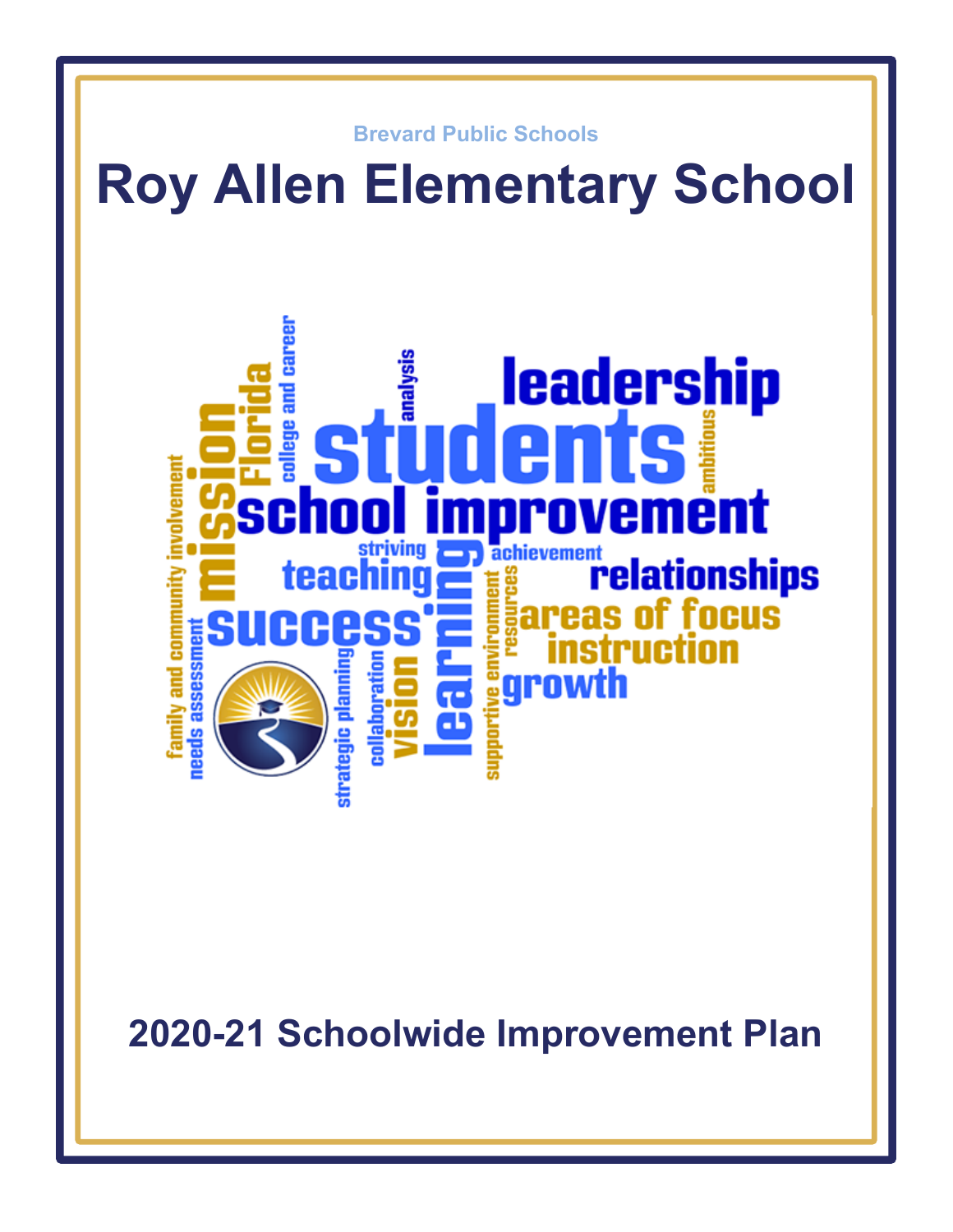# **Table of Contents**

| <b>School Demographics</b>                | 3  |
|-------------------------------------------|----|
| <b>Purpose and Outline of the SIP</b>     | 4  |
| <b>School Information</b>                 | 5  |
| <b>Needs Assessment</b>                   | 9  |
| <b>Planning for Improvement</b>           | 14 |
| <b>Positive Culture &amp; Environment</b> | 18 |
| <b>Budget to Support Goals</b>            | 19 |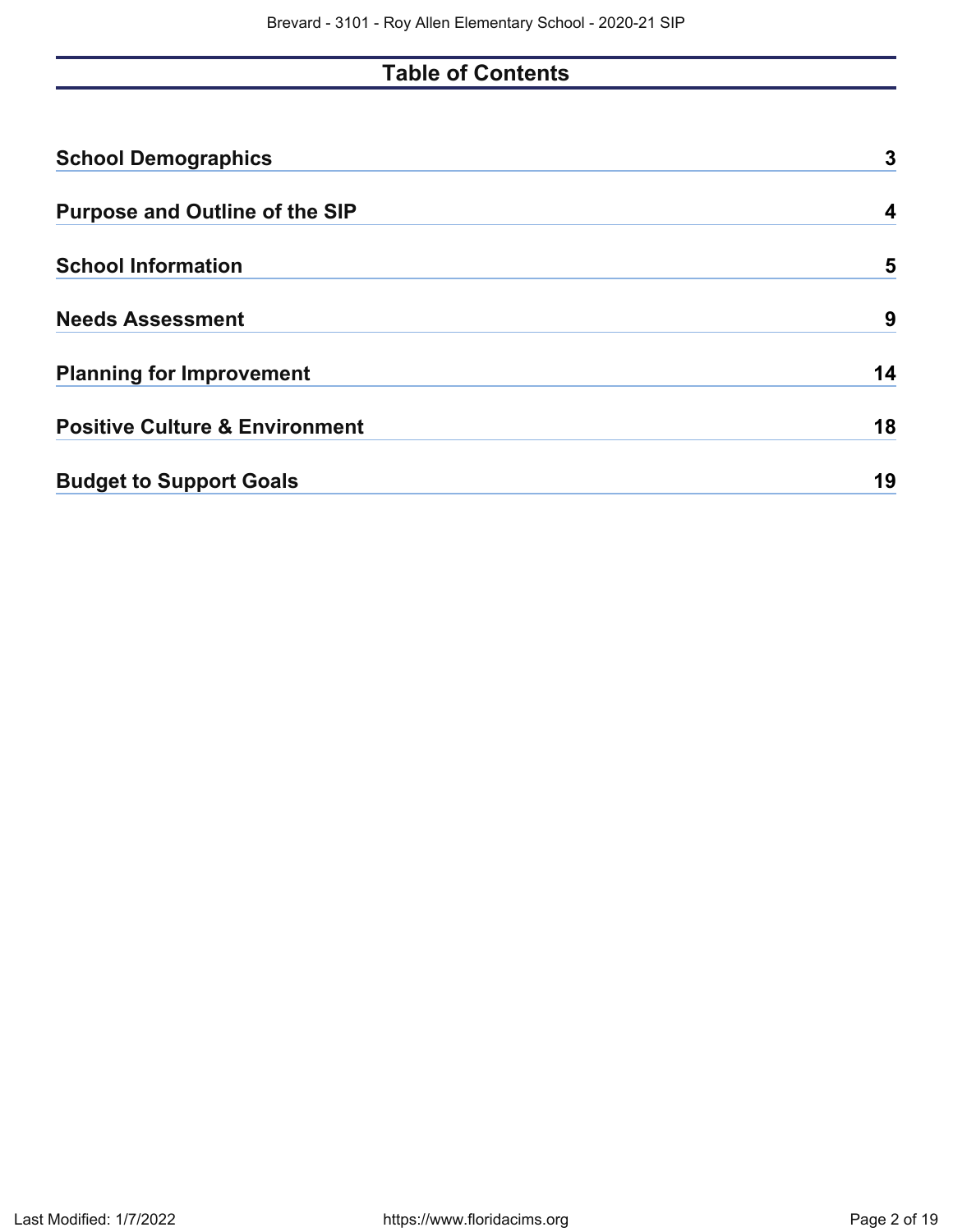Brevard - 3101 - Roy Allen Elementary School - 2020-21 SIP

# **Roy Allen Elementary School**

2601 FOUNTAINHEAD BLVD, Melbourne, FL 32935

http://www.allen.brevard.k12.fl.us

<span id="page-2-0"></span>**Demographics**

# **Principal: Sean Chance M** Start Date for this Principal: 8/14/2020

| <b>2019-20 Status</b><br>(per MSID File)                                                                                            | Active                                                                                                                                                                                                                                                              |
|-------------------------------------------------------------------------------------------------------------------------------------|---------------------------------------------------------------------------------------------------------------------------------------------------------------------------------------------------------------------------------------------------------------------|
| <b>School Type and Grades Served</b><br>(per MSID File)                                                                             | <b>Elementary School</b><br>$PK-6$                                                                                                                                                                                                                                  |
| <b>Primary Service Type</b><br>(per MSID File)                                                                                      | K-12 General Education                                                                                                                                                                                                                                              |
| 2018-19 Title I School                                                                                                              | <b>No</b>                                                                                                                                                                                                                                                           |
| 2018-19 Economically<br><b>Disadvantaged (FRL) Rate</b><br>(as reported on Survey 3)                                                | [Data Not Available]                                                                                                                                                                                                                                                |
| 2018-19 ESSA Subgroups Represented<br>(subgroups with 10 or more students)<br>(subgroups in orange are below the federal threshold) | <b>Asian Students</b><br><b>Black/African American Students</b><br><b>Economically Disadvantaged Students</b><br>English Language Learners<br><b>Hispanic Students</b><br><b>Multiracial Students</b><br><b>Students With Disabilities</b><br><b>White Students</b> |
| <b>School Grades History</b>                                                                                                        | 2018-19: A (63%)<br>2017-18: C (51%)<br>2016-17: A (62%)<br>2015-16: A (64%)                                                                                                                                                                                        |
| 2019-20 School Improvement (SI) Information*                                                                                        |                                                                                                                                                                                                                                                                     |
| <b>SI Region</b>                                                                                                                    | Northeast                                                                                                                                                                                                                                                           |
| <b>Regional Executive Director</b>                                                                                                  | <b>Dustin Sims</b>                                                                                                                                                                                                                                                  |
| <b>Turnaround Option/Cycle</b>                                                                                                      | N/A                                                                                                                                                                                                                                                                 |
| Year                                                                                                                                |                                                                                                                                                                                                                                                                     |
| <b>Support Tier</b>                                                                                                                 |                                                                                                                                                                                                                                                                     |
| <b>ESSA Status</b>                                                                                                                  | N/A                                                                                                                                                                                                                                                                 |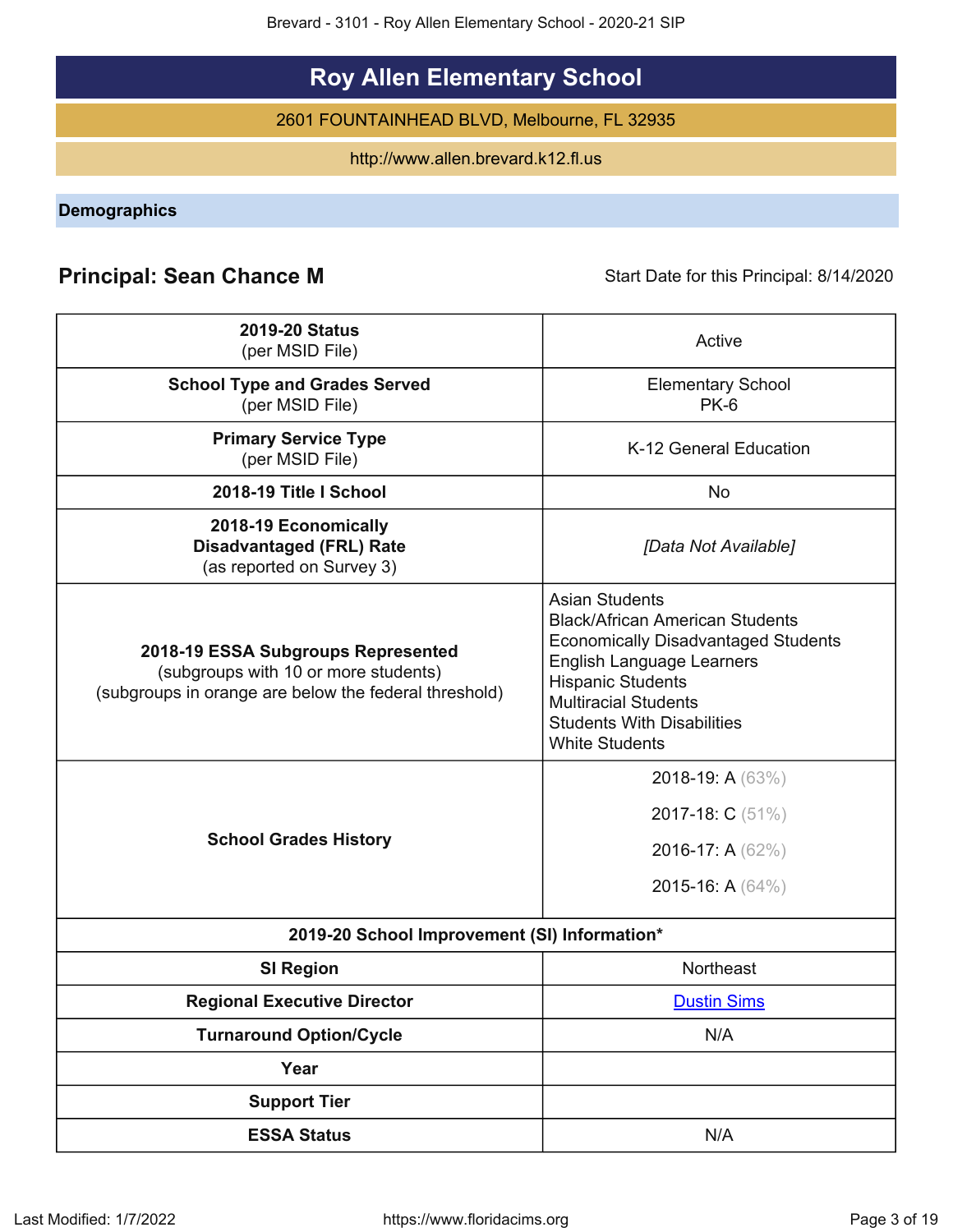\* As defined under Rule 6A-1.099811, Florida Administrative Code. For more information, [click here.](/downloads?category=da-forms)

#### **School Board Approval**

This plan is pending approval by the Brevard County School Board.

#### **SIP Authority**

Section 1001.42(18), Florida Statutes, requires district school boards to annually approve and require implementation of a Schoolwide Improvement Plan (SIP) for each school in the district that has a school grade of D or F. This plan is also a requirement for Targeted Support and Improvement (TS&I) and Comprehensive Support and Improvement (CS&I) schools pursuant to 1008.33 F.S. and the Every Student Succeeds Act (ESSA).

To be designated as TS&I, a school must have one or more ESSA subgroup(s) with a Federal Index below 41%. This plan shall be approved by the district. There are three ways a school can be designated as CS&I:

- 1. have a school grade of D or F
- 2. have a graduation rate of 67% or lower
- 3. have an overall Federal Index below 41%.

For these schools, the SIP shall be approved by the district as well as the Bureau of School Improvement.

The Florida Department of Education (FDOE) SIP template meets all statutory and rule requirements for traditional public schools and incorporates all components required for schools receiving Title I funds. This template is required by State Board of Education Rule 6A-1.099811, Florida Administrative Code, for all noncharter schools with a current grade of D or F, or a graduation rate 67% or less. Districts may opt to require a SIP using a template of its choosing for schools that do not fit the aforementioned conditions. This document was prepared by school and district leadership using the FDOE's school improvement planning web application located at [www.floridacims.org.](https://www.floridacims.org)

#### <span id="page-3-0"></span>**Purpose and Outline of the SIP**

The SIP is intended to be the primary artifact used by every school with stakeholders to review data, set goals, create an action plan and monitor progress. The Florida Department of Education encourages schools to use the SIP as a "living document" by continually updating, refining and using the plan to guide their work throughout the year. This printed version represents the SIP as of the "Date Modified" listed in the footer.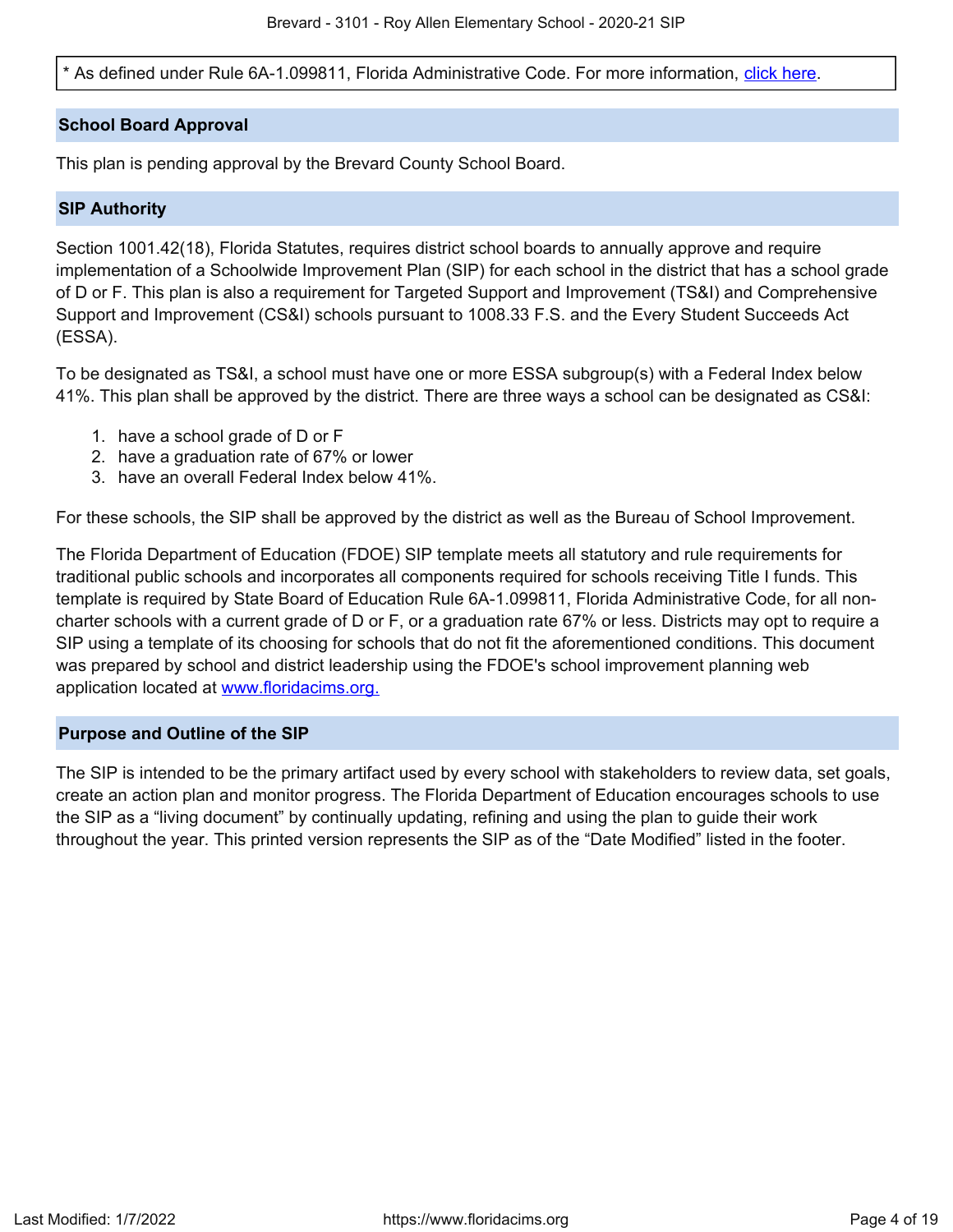# **Part I: School Information**

#### <span id="page-4-0"></span>**School Mission and Vision**

#### **Provide the school's mission statement.**

To serve every student with excellence as the standard.

#### **Provide the school's vision statement.**

Roy Allen will serve our community and enhance students' lives by delivering the highest quality education in a culture of dedication, collaboration and learning, while building leaders one child at a time.

#### **School Leadership Team**

#### **Membership**

Identify the name, email address, position title, and job duties/responsibilities for each member of the school leadership team.**:**

| <b>Name</b>                   | <b>Title</b>           | <b>Job Duties and Responsibilities</b>                                                                                                                                                                                                                                                                                                                                                                                                                                                                                                                                         |
|-------------------------------|------------------------|--------------------------------------------------------------------------------------------------------------------------------------------------------------------------------------------------------------------------------------------------------------------------------------------------------------------------------------------------------------------------------------------------------------------------------------------------------------------------------------------------------------------------------------------------------------------------------|
| Migliore,<br>Lori             | Principal              | To work with instructional staff to ensure that lessons are consistently focused<br>on complex content that appropriately challenges students to meet grade<br>level standards. Also, to make the learning environment safe, welcoming and<br>encourage students to take risks necessary to master the content.<br>Additionally, ensures that teachers are intentionally planning and facilitating<br>the learning through use of high-quality, standards-aligned materials,<br>monitoring data with a focus on the lowest 25% and collaborating with the<br>school community. |
| Jefferson, Assistant<br>Kathy | Principal              | Ensures that students are supported to engage in their learning and to be<br>responsible for doing the thinking that the lesson demands. Also, ensures that<br>supports are put into place to give the students every opportunity of success.<br>Monitors student progression with a focus on the lowest 25%.                                                                                                                                                                                                                                                                  |
| Gelfond,<br>Kami              | Teacher,<br><b>ESE</b> | As the ESE Lead, ensures that all I.E.P's are being implemented and that all<br>students are receiving the supports needed to be successful with the<br>standards. Additionally, serves as the SAC chair.                                                                                                                                                                                                                                                                                                                                                                      |
| Franklin,<br>Loralee          | Instructional<br>Coach | Works with classroom teachers to ensure the quality of each lesson meets the<br>intent of standards. She coaches teachers to improve instructional delivery to<br>meet the needs of all students. Facilitates MTSS and monitors student<br>progress with focus on the lowest 25%.                                                                                                                                                                                                                                                                                              |

#### **Demographic Information**

#### **Principal start date**

Friday 8/14/2020, Sean Chance M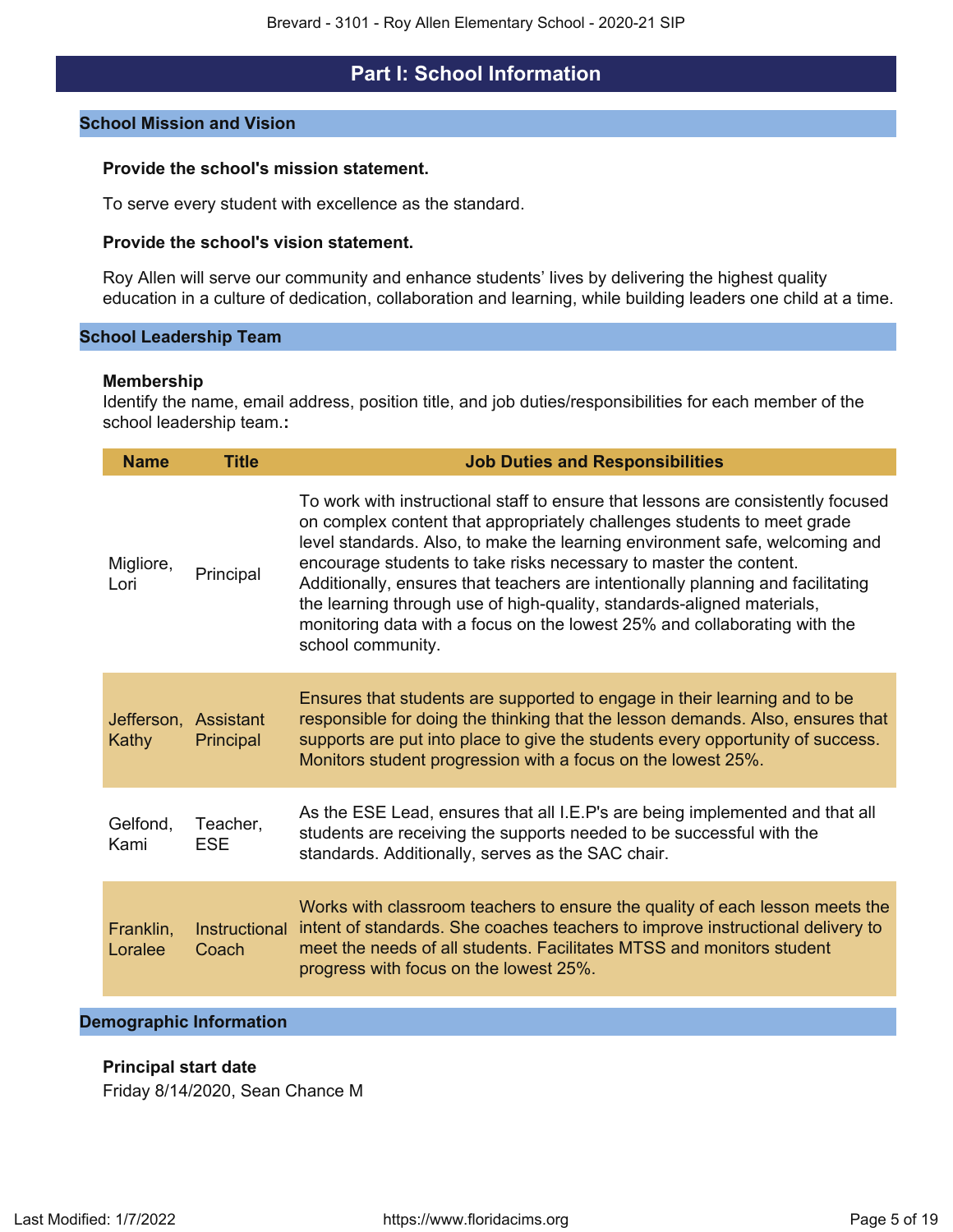**Number of teachers with a 2019 3-year aggregate or a 1-year Algebra state VAM rating of Highly Effective.** *Note: For UniSIG Supplemental Teacher Allocation, teachers must have at least 10 student assessments.*

32

**Number of teachers with a 2019 3-year aggregate or a 1-year Algebra state VAM rating of Effective.** *Note: For UniSIG Supplemental Teacher Allocation, teachers must have at least 10 student assessments.*

52

#### **Total number of teacher positions allocated to the school** 43

#### **Demographic Data**

| <b>2020-21 Status</b><br>(per MSID File)                                                                                            | Active                                                                                                                                                                                                                                                                     |
|-------------------------------------------------------------------------------------------------------------------------------------|----------------------------------------------------------------------------------------------------------------------------------------------------------------------------------------------------------------------------------------------------------------------------|
| <b>School Type and Grades Served</b><br>(per MSID File)                                                                             | <b>Elementary School</b><br>$PK-6$                                                                                                                                                                                                                                         |
| <b>Primary Service Type</b><br>(per MSID File)                                                                                      | K-12 General Education                                                                                                                                                                                                                                                     |
| 2018-19 Title I School                                                                                                              | <b>No</b>                                                                                                                                                                                                                                                                  |
| 2018-19 Economically<br><b>Disadvantaged (FRL) Rate</b><br>(as reported on Survey 3)                                                | [Data Not Available]                                                                                                                                                                                                                                                       |
| 2018-19 ESSA Subgroups Represented<br>(subgroups with 10 or more students)<br>(subgroups in orange are below the federal threshold) | <b>Asian Students</b><br><b>Black/African American Students</b><br><b>Economically Disadvantaged Students</b><br><b>English Language Learners</b><br><b>Hispanic Students</b><br><b>Multiracial Students</b><br><b>Students With Disabilities</b><br><b>White Students</b> |
| <b>School Grades History</b>                                                                                                        | 2018-19: A (63%)<br>2017-18: C (51%)<br>2016-17: A (62%)<br>2015-16: A (64%)                                                                                                                                                                                               |
| 2019-20 School Improvement (SI) Information*                                                                                        |                                                                                                                                                                                                                                                                            |
| <b>SI Region</b>                                                                                                                    | <b>Northeast</b>                                                                                                                                                                                                                                                           |
| <b>Regional Executive Director</b>                                                                                                  | <b>Dustin Sims</b>                                                                                                                                                                                                                                                         |
| <b>Turnaround Option/Cycle</b>                                                                                                      | N/A                                                                                                                                                                                                                                                                        |
| Year                                                                                                                                |                                                                                                                                                                                                                                                                            |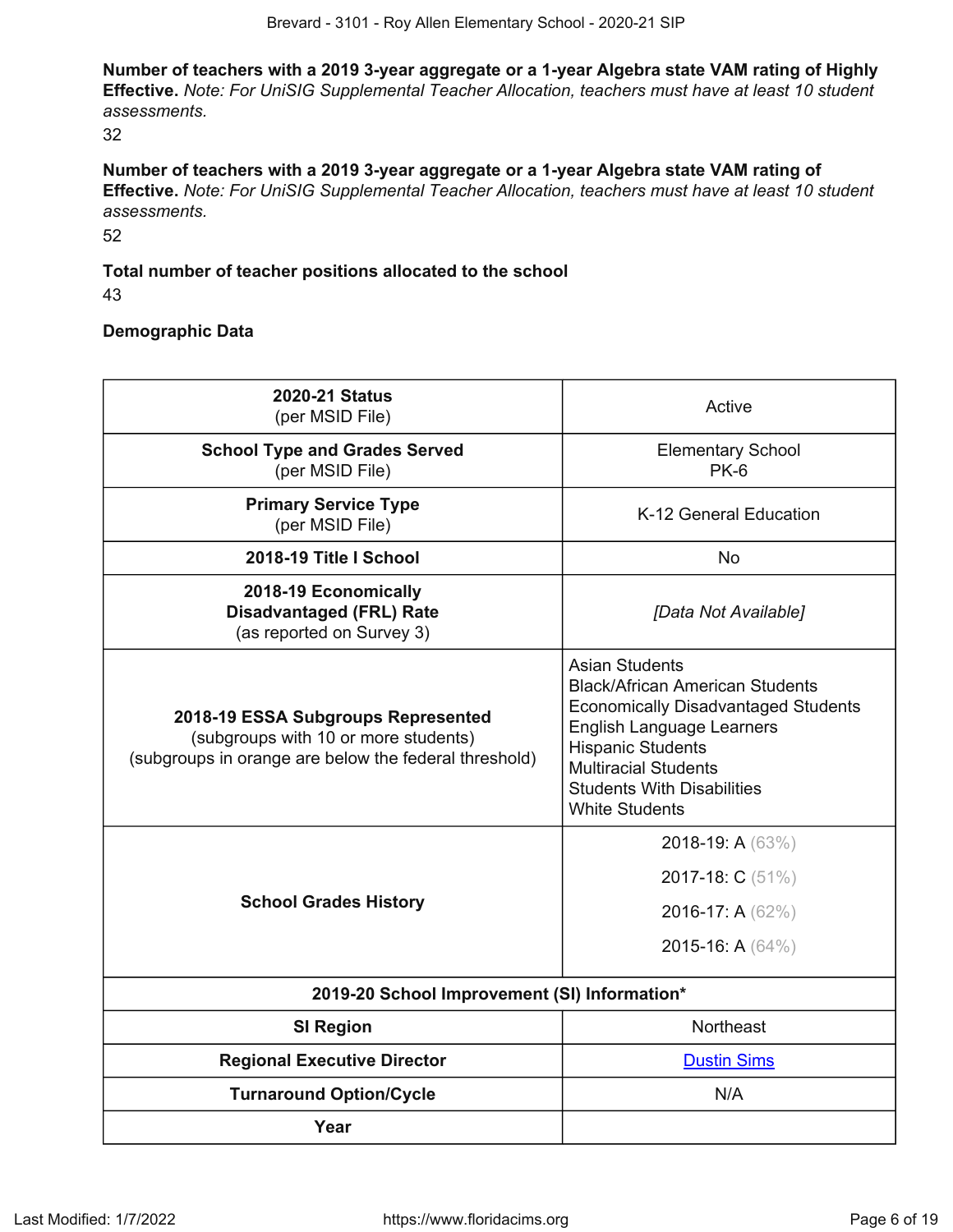| <b>Support Tier</b> |     |
|---------------------|-----|
| <b>ESSA Status</b>  | N/A |

\* As defined under Rule 6A-1.099811, Florida Administrative Code. For more information, [click here.](https://www.flrules.org/gateway/ruleNo.asp?id=6A-1.099811)

#### **Early Warning Systems**

#### **Current Year**

**The number of students by grade level that exhibit each early warning indicator listed:**

| <b>Indicator</b>                             |          | <b>Grade Level</b>   |                |                         |                  |                |                    |          |                   |          |          |              |          |       |  |
|----------------------------------------------|----------|----------------------|----------------|-------------------------|------------------|----------------|--------------------|----------|-------------------|----------|----------|--------------|----------|-------|--|
|                                              |          | $\blacktriangleleft$ | $\overline{2}$ | $\overline{\mathbf{3}}$ | $\boldsymbol{4}$ |                | 5 6 7 8 9 10 11 12 |          |                   |          |          |              |          | Total |  |
| Number of students enrolled                  |          |                      | 82 95 90 74    |                         |                  |                | 80 84 81 0 0 0     |          |                   |          | $\Omega$ | $\Omega$     | $\Omega$ | 586   |  |
| Attendance below 90 percent                  | 8.       | $-11$                | 5              | $\mathcal{I}$           | $-5-$            | $\sim$ 7       | $\Omega$           |          | $000$             |          | $\Omega$ | $\Omega$     | - 0      | 43    |  |
| One or more suspensions                      |          | 6                    | 3 <sup>3</sup> | $\mathcal{P}$           | $\overline{4}$   | $\overline{1}$ | $\overline{4}$     |          | $0\quad 0\quad 0$ |          | $\Omega$ | $\Omega$     | $\Omega$ | -21   |  |
| Course failure in ELA                        | $\Omega$ | $\Omega$             | $\Omega$       | $\bullet$               | - 0              | - 0            | $\bullet$          |          | $000$             |          | - 0      | - 0-         | - 0      |       |  |
| Course failure in Math                       | 0        | $\Omega$             | $\Omega$       | $\Omega$                | $\Omega$         | $\Omega$       | $\Omega$           | $\Omega$ | $\Omega$          | $\Omega$ | $\Omega$ | <sup>0</sup> | - 0      |       |  |
| Level 1 on 2019 statewide ELA assessment     | $\Omega$ | $\Omega$             | $\Omega$       | $\Omega$                | $\mathbf{1}$     | $\mathcal{P}$  | 16 <sub>0</sub>    |          | $\Omega$          | $\Omega$ | $\Omega$ | $\Omega$     | - 0      | 19    |  |
| Level 1 on 2019 statewide Math<br>assessment | 0        | $\Omega$             | $\Omega$       | $\Omega$                | <sup>0</sup>     | 9              | 12 <sub>0</sub>    |          | $\Omega$          | $\Omega$ | $\Omega$ | $\Omega$     | $\Omega$ | -21   |  |

#### **The number of students with two or more early warning indicators:**

| Indicator                            |  |  |  | <b>Grade Level</b> |  |  |                              | <b>Total</b> |
|--------------------------------------|--|--|--|--------------------|--|--|------------------------------|--------------|
|                                      |  |  |  |                    |  |  | K 1 2 3 4 5 6 7 8 9 10 11 12 |              |
| Students with two or more indicators |  |  |  |                    |  |  | 1 2 1 0 1 3 8 0 0 0 0 0 0    |              |

#### **The number of students identified as retainees:**

| Indicator                              | <b>Grade Level</b> |  |  |  |  |  |  |  |  |  |  |                              |                            |       |  |
|----------------------------------------|--------------------|--|--|--|--|--|--|--|--|--|--|------------------------------|----------------------------|-------|--|
|                                        |                    |  |  |  |  |  |  |  |  |  |  | K 1 2 3 4 5 6 7 8 9 10 11 12 |                            | Total |  |
| <b>Retained Students: Current Year</b> |                    |  |  |  |  |  |  |  |  |  |  |                              | 6 10 4 0 1 0 0 0 0 0 0 0 0 | - 21  |  |
| Students retained two or more times    |                    |  |  |  |  |  |  |  |  |  |  | 0 0 0 0 0 1 0 0 0 0 0 0 0    |                            |       |  |

**Date this data was collected or last updated**

Friday 9/18/2020

#### **Prior Year - As Reported**

**The number of students by grade level that exhibit each early warning indicator:**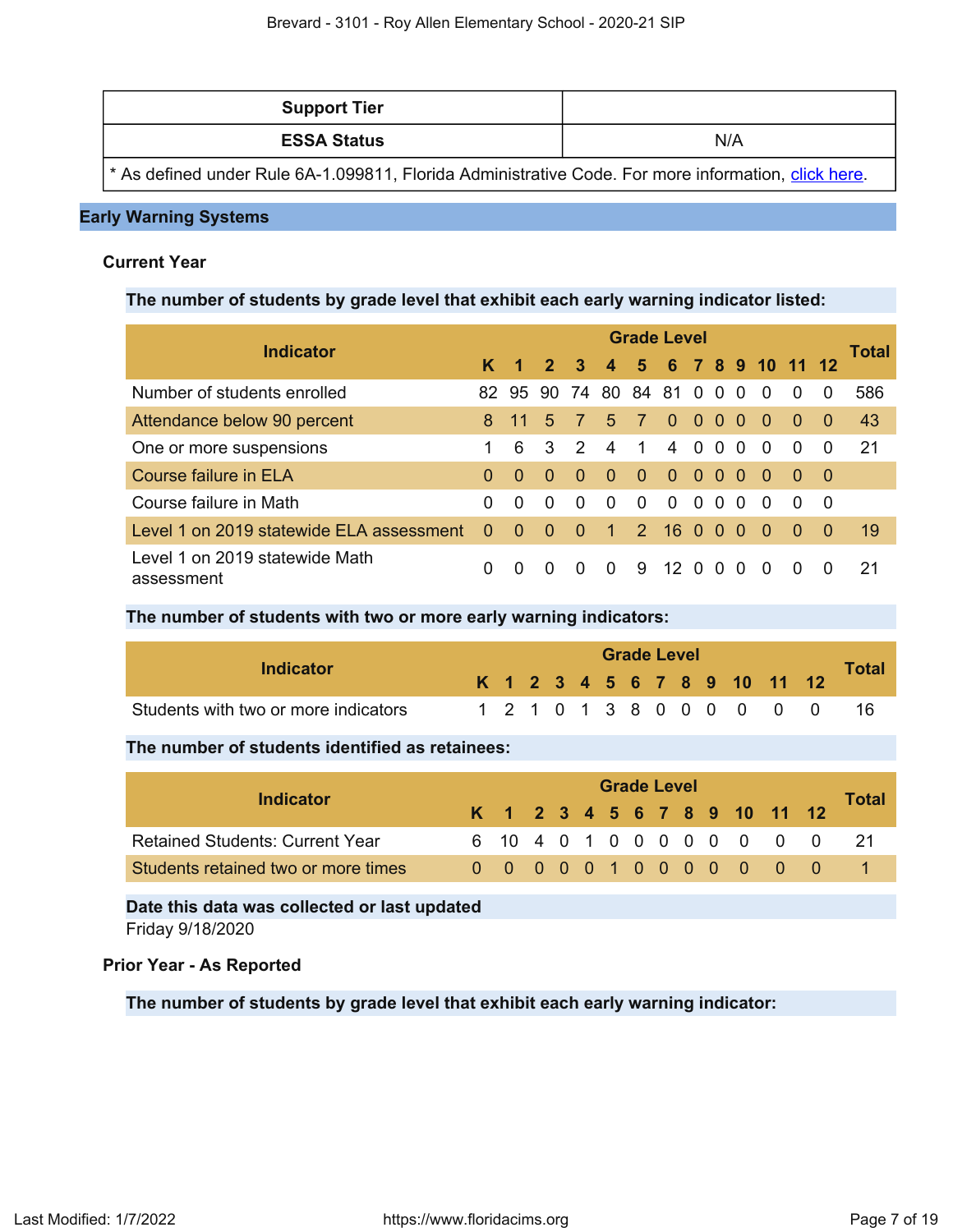#### Brevard - 3101 - Roy Allen Elementary School - 2020-21 SIP

| <b>Indicator</b>                | <b>Grade Level</b> |     |             |                         |                |     |                  |                   |                                               |  |          |          |          |       |  |
|---------------------------------|--------------------|-----|-------------|-------------------------|----------------|-----|------------------|-------------------|-----------------------------------------------|--|----------|----------|----------|-------|--|
|                                 | K.                 |     | $1 \quad 2$ | $\overline{\mathbf{3}}$ | 4 5            |     | 6 7 8 9 10 11 12 |                   |                                               |  |          |          |          | Total |  |
| Number of students enrolled     | 107                | 99. | 99          | 90                      | 90             | 96  | 111              | $0\quad 0\quad 0$ |                                               |  | $\Omega$ | 0        | 0        | 692   |  |
| Attendance below 90 percent     |                    |     |             | 5 3 3 2 8               |                |     | <sup>7</sup>     |                   | $\begin{array}{ccc} 0 & 0 & 0 \\ \end{array}$ |  | - 0      | - 0      | - 0      | 35    |  |
| One or more suspensions         | $\mathcal{P}$      |     | $5\quad 2$  | - 6                     | $\overline{7}$ | - 9 | 8                |                   | $0\quad 0\quad 0$                             |  | - 0      | $\Omega$ | $\Omega$ | 39    |  |
| Course failure in ELA or Math   | 0                  |     | $0 \quad 0$ | -0                      | -0             | 0   | 0                | $0\quad 0\quad 0$ |                                               |  | - 0      |          | - 0      |       |  |
| Level 1 on statewide assessment | 0                  |     | 0           | $\Omega$                | 0              | 0   | 0                | 0                 | $\Omega$                                      |  |          |          | -0       |       |  |

#### **The number of students with two or more early warning indicators:**

| Indicator                            |  |  |  | <b>Grade Level</b> |  |                              |               |              |
|--------------------------------------|--|--|--|--------------------|--|------------------------------|---------------|--------------|
|                                      |  |  |  |                    |  | K 1 2 3 4 5 6 7 8 9 10 11 12 |               | <b>Total</b> |
| Students with two or more indicators |  |  |  |                    |  |                              | 4723668000000 |              |

#### **The number of students identified as retainees:**

| Indicator                              |  |  |  | <b>Grade Level</b> |  |  |                              |       |
|----------------------------------------|--|--|--|--------------------|--|--|------------------------------|-------|
|                                        |  |  |  |                    |  |  | K 1 2 3 4 5 6 7 8 9 10 11 12 | Total |
| <b>Retained Students: Current Year</b> |  |  |  |                    |  |  | 4 9 2 2 1 1 0 0 0 0 0 0 0    | -19   |
| Students retained two or more times    |  |  |  |                    |  |  | 0 0 0 0 1 1 0 0 0 0 0 0 0    |       |

### **Prior Year - Updated**

#### **The number of students by grade level that exhibit each early warning indicator:**

| <b>Indicator</b>                | <b>Grade Level</b> |             |                     |          |              |                |                      |                                            |     |          |     |          |     |       |  |
|---------------------------------|--------------------|-------------|---------------------|----------|--------------|----------------|----------------------|--------------------------------------------|-----|----------|-----|----------|-----|-------|--|
|                                 | K.                 |             | $1 \quad 2 \quad 3$ |          |              |                | 4 5 6 7 8 9 10 11 12 |                                            |     |          |     |          |     | Total |  |
| Number of students enrolled     | 107                | 99          | 99                  | 90       | 90           | 96             | 111                  | $0\quad0$                                  |     | $\Omega$ | - 0 | $\Omega$ | -0  | 692   |  |
| Attendance below 90 percent     |                    |             |                     |          |              |                | 5 3 3 2 8 7          | $\begin{array}{ccc} 0 & 0 & 0 \end{array}$ |     |          | - 0 | - 0      | - 0 | 35    |  |
| One or more suspensions         | $\mathcal{P}$      |             | $5 \quad 2$         | - 6      |              | 79             | -8                   | $0\quad 0$                                 |     | $\Omega$ | - 0 | $\Omega$ | - 0 | 39    |  |
| Course failure in ELA or Math   | $\Omega$           | $0 \quad 0$ |                     | - 0      | - 0          | $\blacksquare$ | $\overline{0}$       | 000                                        |     |          | _ റ | - 0      | - റ |       |  |
| Level 1 on statewide assessment | $\Omega$           |             | 0                   | $\Omega$ | $\mathbf{0}$ | $\Omega$       | $\Omega$             | $\Omega$                                   | - 0 | $\Omega$ |     |          |     |       |  |

#### **The number of students with two or more early warning indicators:**

| Indicator                            |  | <b>Grade Level</b> |  |  |  |  |  |  |  |  |  |                              |               |              |
|--------------------------------------|--|--------------------|--|--|--|--|--|--|--|--|--|------------------------------|---------------|--------------|
|                                      |  |                    |  |  |  |  |  |  |  |  |  | K 1 2 3 4 5 6 7 8 9 10 11 12 |               | <b>Total</b> |
| Students with two or more indicators |  |                    |  |  |  |  |  |  |  |  |  |                              | 4723668000000 | -36          |

#### **The number of students identified as retainees:**

| Indicator                              |  | <b>Grade Level</b> |  |  |  |  |  |  |  |  |  |                              |  |       |
|----------------------------------------|--|--------------------|--|--|--|--|--|--|--|--|--|------------------------------|--|-------|
|                                        |  |                    |  |  |  |  |  |  |  |  |  | K 1 2 3 4 5 6 7 8 9 10 11 12 |  | Total |
| <b>Retained Students: Current Year</b> |  |                    |  |  |  |  |  |  |  |  |  | 4 9 2 2 1 1 0 0 0 0 0 0 0    |  | -19   |
| Students retained two or more times    |  |                    |  |  |  |  |  |  |  |  |  | 0 0 0 0 1 1 0 0 0 0 0 0 0    |  |       |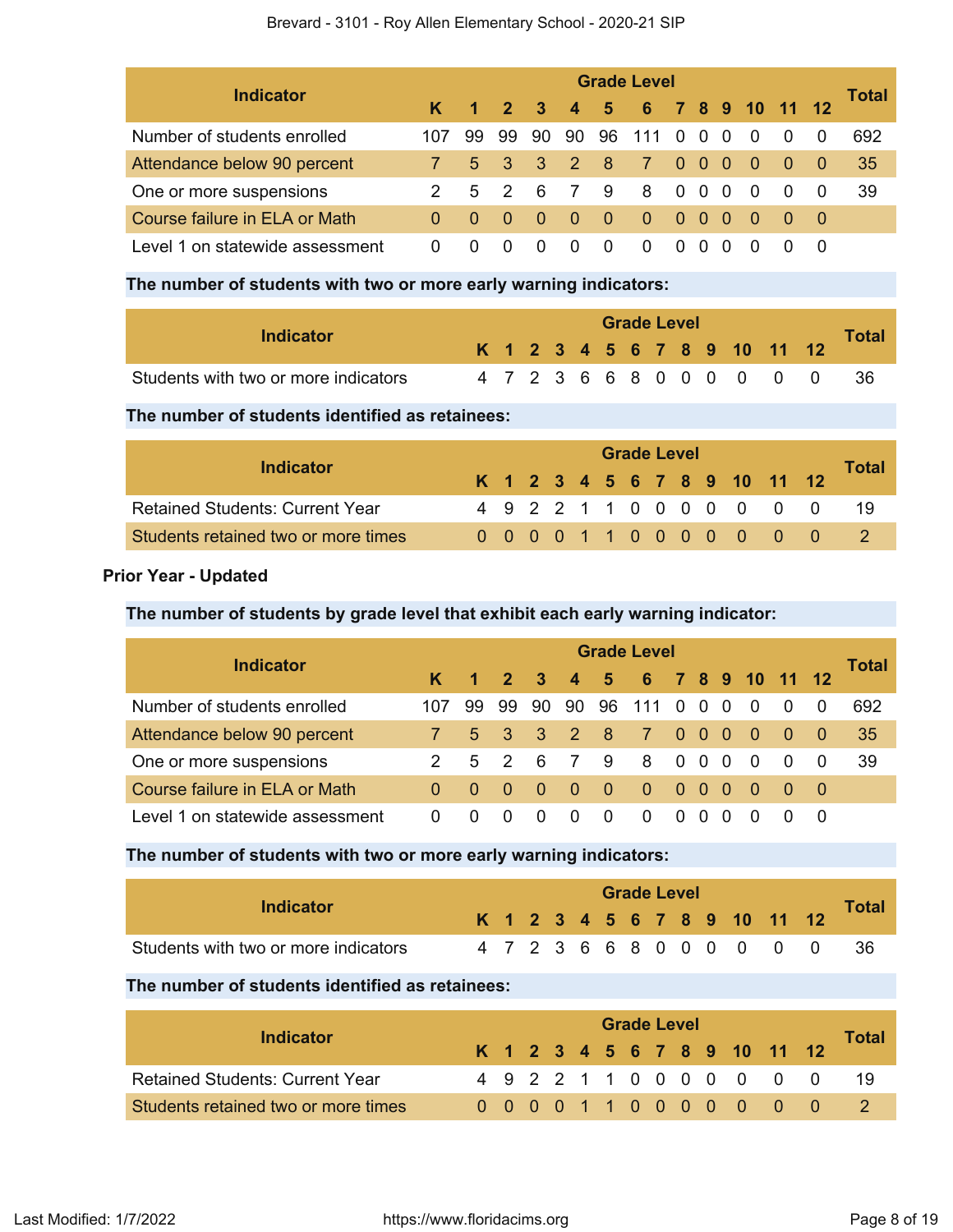# **Part II: Needs Assessment/Analysis**

#### <span id="page-8-0"></span>**School Data**

Please note that the district and state averages shown here represent the averages for similar school types (elementary, middle, high school, or combination schools).

| <b>School Grade Component</b>     |               | 2019            |              | 2018          |                 |              |  |  |
|-----------------------------------|---------------|-----------------|--------------|---------------|-----------------|--------------|--|--|
|                                   | <b>School</b> | <b>District</b> | <b>State</b> | <b>School</b> | <b>District</b> | <b>State</b> |  |  |
| <b>ELA Achievement</b>            | 59%           | 62%             | 57%          | 62%           | 63%             | 55%          |  |  |
| <b>ELA Learning Gains</b>         | 62%           | 60%             | 58%          | 59%           | 60%             | 57%          |  |  |
| <b>ELA Lowest 25th Percentile</b> | 62%           | 57%             | 53%          | 53%           | 52%             | 52%          |  |  |
| <b>Math Achievement</b>           | 68%           | 63%             | 63%          | 76%           | 64%             | 61%          |  |  |
| <b>Math Learning Gains</b>        | 70%           | 65%             | 62%          | 76%           | 62%             | 61%          |  |  |
| Math Lowest 25th Percentile       | 58%           | 53%             | 51%          | 61%           | 52%             | 51%          |  |  |
| Science Achievement               | 63%           | 57%             | 53%          | 46%           | 56%             | 51%          |  |  |

| <b>EWS Indicators as Input Earlier in the Survey</b> |     |              |     |     |     |     |     |  |  |  |
|------------------------------------------------------|-----|--------------|-----|-----|-----|-----|-----|--|--|--|
| <b>Indicator</b>                                     |     | <b>Total</b> |     |     |     |     |     |  |  |  |
|                                                      |     |              |     |     |     |     |     |  |  |  |
|                                                      | (0) | (0)          | (0) | (0) | (0) | (0) | (0) |  |  |  |

#### **Grade Level Data**

**NOTE: This data is raw data and includes ALL students who tested at the school. This is not school grade data.**

|                          |      |               | <b>ELA</b>      |                                          |              |                                              |
|--------------------------|------|---------------|-----------------|------------------------------------------|--------------|----------------------------------------------|
| Grade                    | Year | <b>School</b> | <b>District</b> | School-<br><b>District</b><br>Comparison | <b>State</b> | School-<br><b>State</b><br><b>Comparison</b> |
| 03                       | 2019 | 62%           | 64%             | $-2%$                                    | 58%          | 4%                                           |
|                          | 2018 | 62%           | 63%             | $-1\%$                                   | 57%          | 5%                                           |
| Same Grade Comparison    |      | $0\%$         |                 |                                          |              |                                              |
| <b>Cohort Comparison</b> |      |               |                 |                                          |              |                                              |
| 04                       | 2019 | 43%           | 61%             | $-18%$                                   | 58%          | $-15%$                                       |
|                          | 2018 | 54%           | 57%             | $-3%$                                    | 56%          | $-2%$                                        |
| Same Grade Comparison    |      | $-11%$        |                 |                                          |              |                                              |
| <b>Cohort Comparison</b> |      | $-19%$        |                 |                                          |              |                                              |
| 05                       | 2019 | 67%           | 60%             | 7%                                       | 56%          | 11%                                          |
|                          | 2018 | 47%           | 54%             | $-7%$                                    | 55%          | $-8%$                                        |
| Same Grade Comparison    |      | 20%           |                 |                                          |              |                                              |
| <b>Cohort Comparison</b> |      | 13%           |                 |                                          |              |                                              |
| 06                       | 2019 | 50%           | 60%             | $-10%$                                   | 54%          | $-4%$                                        |
|                          | 2018 | 55%           | 63%             | $-8%$                                    | 52%          | 3%                                           |
| Same Grade Comparison    |      | $-5%$         |                 |                                          |              |                                              |
| <b>Cohort Comparison</b> |      | 3%            |                 |                                          |              |                                              |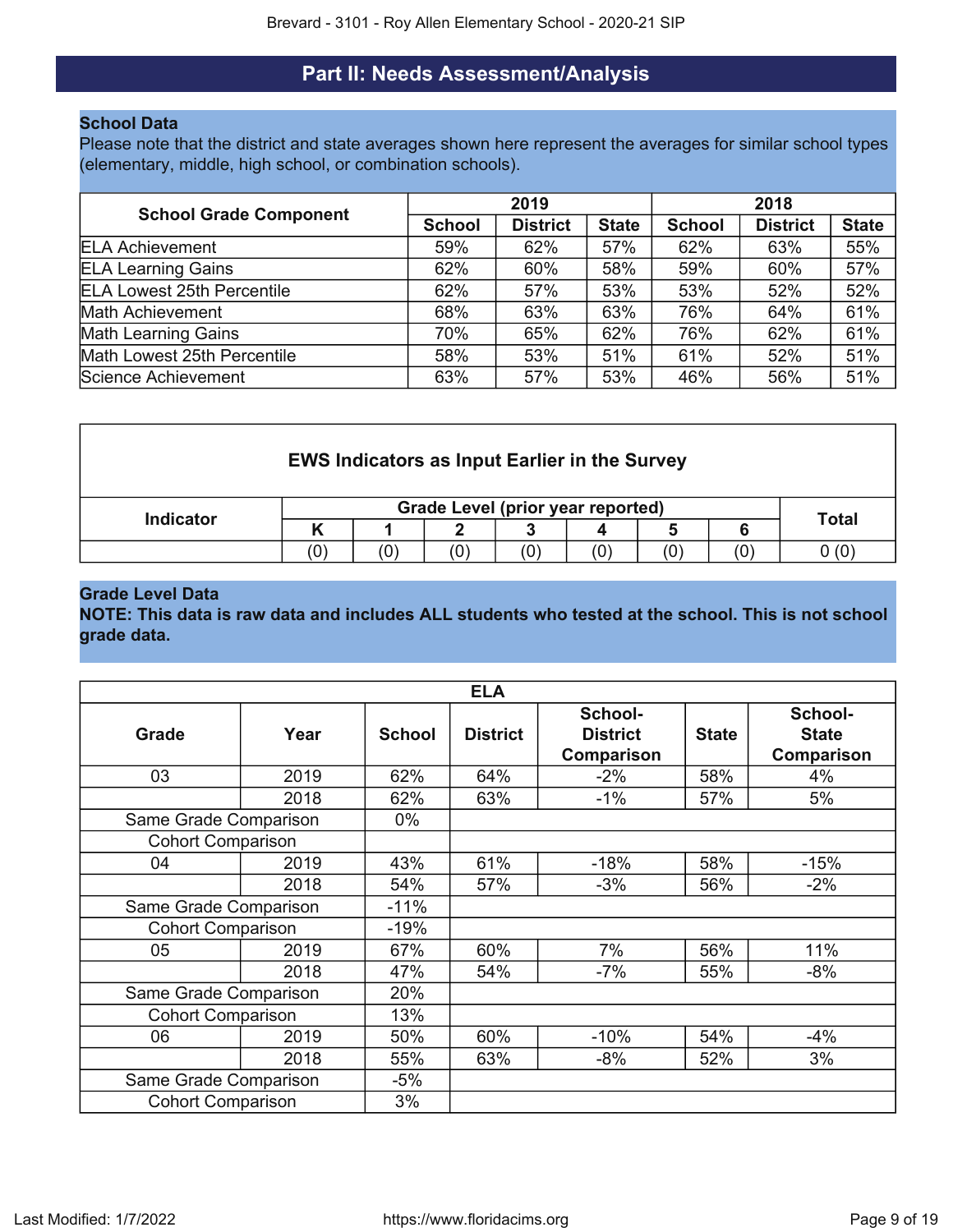|                          | <b>MATH</b> |               |                 |                                          |              |                                       |  |  |  |  |  |  |
|--------------------------|-------------|---------------|-----------------|------------------------------------------|--------------|---------------------------------------|--|--|--|--|--|--|
| <b>Grade</b>             | Year        | <b>School</b> | <b>District</b> | School-<br><b>District</b><br>Comparison | <b>State</b> | School-<br><b>State</b><br>Comparison |  |  |  |  |  |  |
| 03                       | 2019        | 62%           | 61%             | $1\%$                                    | 62%          | $0\%$                                 |  |  |  |  |  |  |
|                          | 2018        | 63%           | 62%             | $1\%$                                    | 62%          | 1%                                    |  |  |  |  |  |  |
| Same Grade Comparison    |             | $-1%$         |                 |                                          |              |                                       |  |  |  |  |  |  |
| <b>Cohort Comparison</b> |             |               |                 |                                          |              |                                       |  |  |  |  |  |  |
| 04                       | 2019        | 59%           | 64%             | $-5%$                                    | 64%          | $-5%$                                 |  |  |  |  |  |  |
|                          | 2018        | 62%           | 59%             | 3%                                       | 62%          | $0\%$                                 |  |  |  |  |  |  |
| Same Grade Comparison    |             | $-3%$         |                 |                                          |              |                                       |  |  |  |  |  |  |
| <b>Cohort Comparison</b> |             | $-4%$         |                 |                                          |              |                                       |  |  |  |  |  |  |
| 05                       | 2019        | 68%           | 60%             | 8%                                       | 60%          | 8%                                    |  |  |  |  |  |  |
|                          | 2018        | 64%           | 58%             | 6%                                       | 61%          | 3%                                    |  |  |  |  |  |  |
| Same Grade Comparison    |             | 4%            |                 |                                          |              |                                       |  |  |  |  |  |  |
| <b>Cohort Comparison</b> |             | 6%            |                 |                                          |              |                                       |  |  |  |  |  |  |
| 06                       | 2019        | 66%           | 67%             | $-1\%$                                   | 55%          | 11%                                   |  |  |  |  |  |  |
|                          | 2018        | 63%           | 68%             | $-5%$                                    | 52%          | 11%                                   |  |  |  |  |  |  |
| Same Grade Comparison    |             | 3%            |                 |                                          |              |                                       |  |  |  |  |  |  |
| <b>Cohort Comparison</b> |             | 2%            |                 |                                          |              |                                       |  |  |  |  |  |  |

|                          | <b>SCIENCE</b> |               |                 |                                                 |              |                                              |  |  |  |  |  |
|--------------------------|----------------|---------------|-----------------|-------------------------------------------------|--------------|----------------------------------------------|--|--|--|--|--|
| Grade                    | Year           | <b>School</b> | <b>District</b> | School-<br><b>District</b><br><b>Comparison</b> | <b>State</b> | School-<br><b>State</b><br><b>Comparison</b> |  |  |  |  |  |
| 05                       | 2019           | 60%           | 56%             | 4%                                              | 53%          | 7%                                           |  |  |  |  |  |
|                          | 2018           | 55%           | 57%             | $-2%$                                           | 55%          | 0%                                           |  |  |  |  |  |
| Same Grade Comparison    | 5%             |               |                 |                                                 |              |                                              |  |  |  |  |  |
| <b>Cohort Comparison</b> |                |               |                 |                                                 |              |                                              |  |  |  |  |  |

# **Subgroup Data**

|                  |                    |                  |                          | <b>2019 SCHOOL GRADE COMPONENTS BY SUBGROUPS</b> |                   |                           |             |                   |                     |                                 |                                           |
|------------------|--------------------|------------------|--------------------------|--------------------------------------------------|-------------------|---------------------------|-------------|-------------------|---------------------|---------------------------------|-------------------------------------------|
| <b>Subgroups</b> | <b>ELA</b><br>Ach. | <b>ELA</b><br>LG | <b>ELA</b><br>LG<br>L25% | <b>Math</b><br>Ach.                              | <b>Math</b><br>LG | <b>Math</b><br>LG<br>L25% | Sci<br>Ach. | <b>SS</b><br>Ach. | <b>MS</b><br>Accel. | Grad<br>Rate<br>2017-18 2017-18 | C & C<br><b>Accel</b>                     |
| <b>SWD</b>       | 40                 | 58               | 43                       | 44                                               | 58                | 38                        | 47          |                   |                     |                                 |                                           |
| <b>ELL</b>       | 58                 | 63               |                          | 64                                               | 53                | 58                        | 42          |                   |                     |                                 |                                           |
| <b>ASN</b>       | 70                 |                  |                          | 70                                               |                   |                           |             |                   |                     |                                 |                                           |
| <b>BLK</b>       | 50                 | 56               |                          | 55                                               | 67                |                           |             |                   |                     |                                 |                                           |
| <b>HSP</b>       | 58                 | 56               | 57                       | 66                                               | 64                | 61                        | 47          |                   |                     |                                 |                                           |
| <b>MUL</b>       | 63                 | 57               |                          | 73                                               | 71                |                           |             |                   |                     |                                 |                                           |
| <b>WHT</b>       | 59                 | 64               | 63                       | 69                                               | 73                | 56                        | 70          |                   |                     |                                 |                                           |
| <b>FRL</b>       | 53                 | 59               | 59                       | 62                                               | 66                | 56                        | 56          |                   |                     |                                 |                                           |
|                  |                    |                  |                          | 2018 SCHOOL GRADE COMPONENTS BY SUBGROUPS        |                   |                           |             |                   |                     |                                 |                                           |
| <b>Subgroups</b> | <b>ELA</b><br>Ach. | <b>ELA</b><br>LG | <b>ELA</b><br>LG<br>L25% | <b>Math</b><br>Ach.                              | <b>Math</b><br>LG | <b>Math</b><br>LG<br>L25% | Sci<br>Ach. | <b>SS</b><br>Ach. | <b>MS</b><br>Accel. | Grad<br>Rate<br>2016-17         | <b>C&amp;C</b><br><b>Accel</b><br>2016-17 |
| <b>SWD</b>       | 32                 | 40               | 37                       | 32                                               | 37                | 30                        | 40          |                   |                     |                                 |                                           |
| <b>ELL</b>       | 40                 | 53               |                          | 55                                               | 56                |                           |             |                   |                     |                                 |                                           |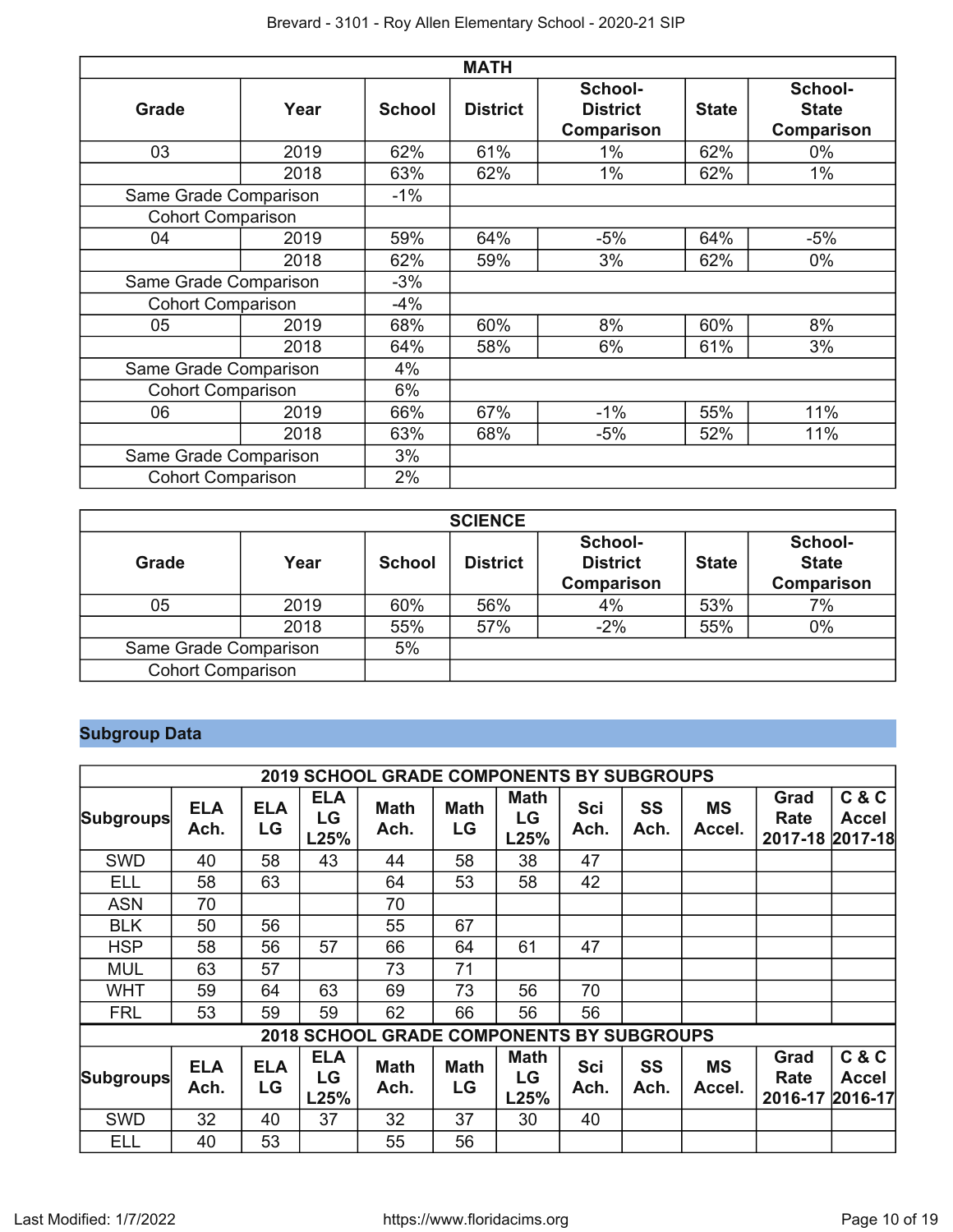|                                                  | <b>2018 SCHOOL GRADE COMPONENTS BY SUBGROUPS</b> |                  |                          |                     |                   |                           |             |                   |                     |                                 |                                  |  |  |
|--------------------------------------------------|--------------------------------------------------|------------------|--------------------------|---------------------|-------------------|---------------------------|-------------|-------------------|---------------------|---------------------------------|----------------------------------|--|--|
| <b>Subgroups</b>                                 | <b>ELA</b><br>Ach.                               | <b>ELA</b><br>LG | <b>ELA</b><br>LG<br>L25% | <b>Math</b><br>Ach. | <b>Math</b><br>LG | <b>Math</b><br>LG<br>L25% | Sci<br>Ach. | SS<br>Ach.        | <b>MS</b><br>Accel. | Grad<br>Rate<br>2016-17         | C & C<br><b>Accel</b><br>2016-17 |  |  |
| <b>BLK</b>                                       | 33                                               | 30               |                          | 52                  | 55                |                           | 60          |                   |                     |                                 |                                  |  |  |
| <b>HSP</b>                                       | 60                                               | 56               | 50                       | 62                  | 43                | 14                        | 64          |                   |                     |                                 |                                  |  |  |
| <b>MUL</b>                                       | 58                                               | 74               |                          | 58                  | 37                |                           |             |                   |                     |                                 |                                  |  |  |
| <b>WHT</b>                                       | 58                                               | 53               | 49                       | 66                  | 50                | 29                        | 56          |                   |                     |                                 |                                  |  |  |
| <b>FRL</b>                                       | 50                                               | 48               | 38                       | 57                  | 41                | 22                        | 50          |                   |                     |                                 |                                  |  |  |
| <b>2017 SCHOOL GRADE COMPONENTS BY SUBGROUPS</b> |                                                  |                  |                          |                     |                   |                           |             |                   |                     |                                 |                                  |  |  |
| <b>Subgroups</b>                                 | <b>ELA</b><br>Ach.                               | <b>ELA</b><br>LG | <b>ELA</b><br>LG<br>L25% | <b>Math</b><br>Ach. | <b>Math</b><br>LG | <b>Math</b><br>LG<br>L25% | Sci<br>Ach. | <b>SS</b><br>Ach. | <b>MS</b><br>Accel. | Grad<br>Rate<br>2015-16 2015-16 | C & C<br><b>Accel</b>            |  |  |
| <b>SWD</b>                                       | 32                                               | 43               | 46                       | 41                  | 61                | 40                        | 8           |                   |                     |                                 |                                  |  |  |
| <b>ELL</b>                                       | 38                                               | 50               | 60                       | 63                  | 81                |                           |             |                   |                     |                                 |                                  |  |  |
| <b>BLK</b>                                       | 62                                               | 57               |                          | 52                  | 36                |                           |             |                   |                     |                                 |                                  |  |  |
| <b>HSP</b>                                       | 53                                               | 63               | 53                       | 71                  | 80                | 58                        | 40          |                   |                     |                                 |                                  |  |  |
| <b>MUL</b>                                       | 63                                               | 33               |                          | 84                  | 92                |                           |             |                   |                     |                                 |                                  |  |  |
| WHT                                              | 63                                               | 60               | 46                       | 79                  | 78                | 65                        | 55          |                   |                     |                                 |                                  |  |  |
| <b>FRL</b>                                       | 54                                               | 59               | 59                       | 71                  | 71                | 62                        | 40          |                   |                     |                                 |                                  |  |  |

# **ESSA Data**

This data has been updated for the 2018-19 school year as of 7/16/2019.

| <b>ESSA Federal Index</b>                                                       |           |
|---------------------------------------------------------------------------------|-----------|
| ESSA Category (TS&I or CS&I)                                                    | N/A       |
| <b>OVERALL Federal Index - All Students</b>                                     | 66        |
| <b>OVERALL Federal Index Below 41% All Students</b>                             | <b>NO</b> |
| <b>Total Number of Subgroups Missing the Target</b>                             | 0         |
| Progress of English Language Learners in Achieving English Language Proficiency | 83        |
| <b>Total Points Earned for the Federal Index</b>                                | 525       |
| Total Components for the Federal Index                                          | 8         |
| <b>Percent Tested</b>                                                           | 99%       |
| <b>Subgroup Data</b>                                                            |           |
| <b>Students With Disabilities</b>                                               |           |
| Federal Index - Students With Disabilities                                      | 47        |
| Students With Disabilities Subgroup Below 41% in the Current Year?              | <b>NO</b> |
| Number of Consecutive Years Students With Disabilities Subgroup Below 32%       | 0         |
| <b>English Language Learners</b>                                                |           |
| Federal Index - English Language Learners                                       | 60        |
| English Language Learners Subgroup Below 41% in the Current Year?               | <b>NO</b> |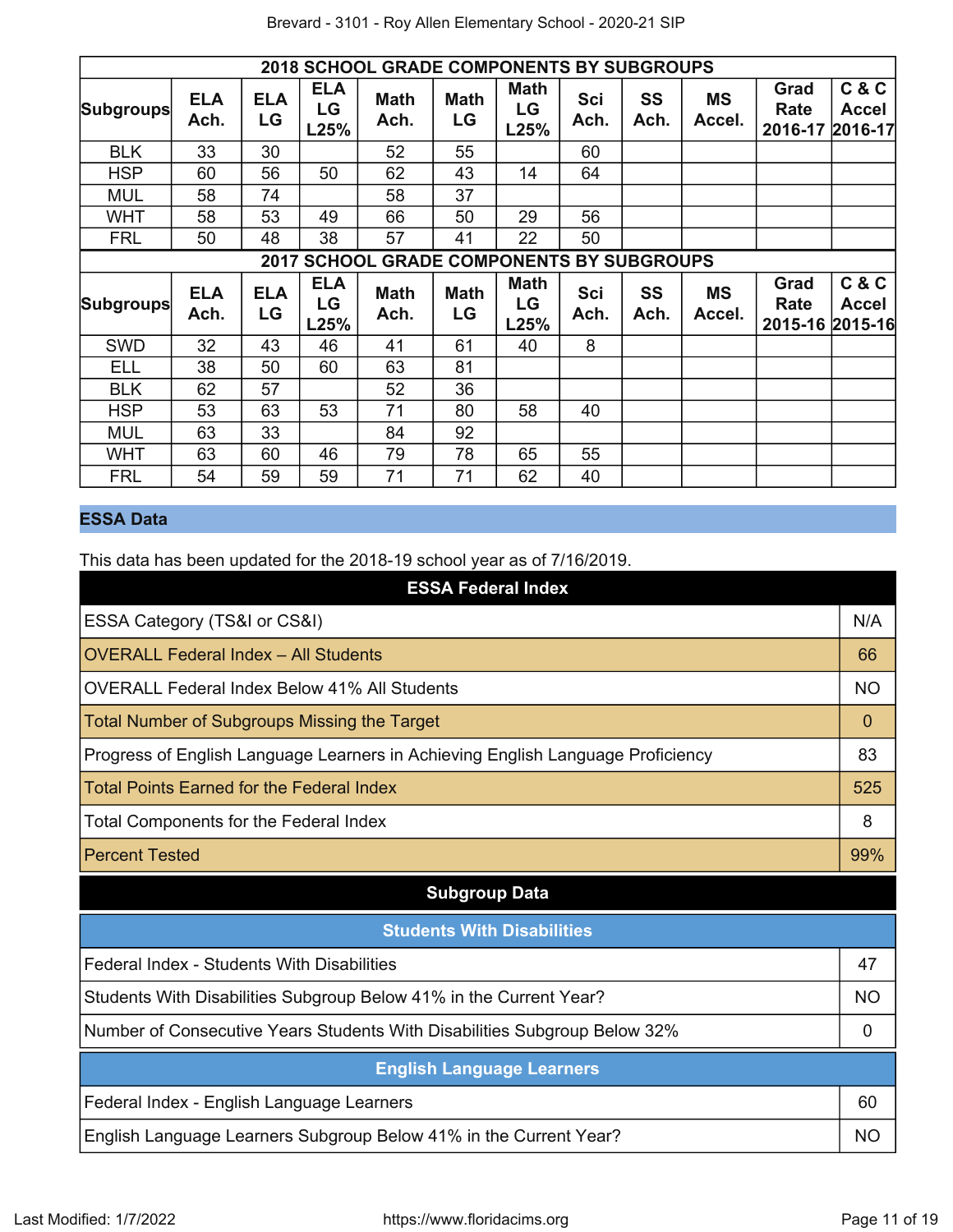| <b>English Language Learners</b>                                               |           |
|--------------------------------------------------------------------------------|-----------|
| Number of Consecutive Years English Language Learners Subgroup Below 32%       | 0         |
| <b>Asian Students</b>                                                          |           |
| Federal Index - Asian Students                                                 | 70        |
| Asian Students Subgroup Below 41% in the Current Year?                         | NO        |
| Number of Consecutive Years Asian Students Subgroup Below 32%                  | 0         |
| <b>Black/African American Students</b>                                         |           |
| Federal Index - Black/African American Students                                | 57        |
| Black/African American Students Subgroup Below 41% in the Current Year?        | <b>NO</b> |
| Number of Consecutive Years Black/African American Students Subgroup Below 32% | 0         |
| <b>Hispanic Students</b>                                                       |           |
| Federal Index - Hispanic Students                                              | 62        |
| Hispanic Students Subgroup Below 41% in the Current Year?                      | NO        |
| Number of Consecutive Years Hispanic Students Subgroup Below 32%               | 0         |
| <b>Multiracial Students</b>                                                    |           |
| <b>Federal Index - Multiracial Students</b>                                    | 66        |
| Multiracial Students Subgroup Below 41% in the Current Year?                   | <b>NO</b> |
| Number of Consecutive Years Multiracial Students Subgroup Below 32%            | 0         |
| <b>Native American Students</b>                                                |           |
| Federal Index - Native American Students                                       |           |
| Native American Students Subgroup Below 41% in the Current Year?               | N/A       |
| Number of Consecutive Years Native American Students Subgroup Below 32%        | 0         |
| <b>Pacific Islander Students</b>                                               |           |
| Federal Index - Pacific Islander Students                                      |           |
| Pacific Islander Students Subgroup Below 41% in the Current Year?              | N/A       |
| Number of Consecutive Years Pacific Islander Students Subgroup Below 32%       | 0         |
| <b>White Students</b>                                                          |           |
| Federal Index - White Students                                                 | 65        |
| White Students Subgroup Below 41% in the Current Year?                         | <b>NO</b> |
| Number of Consecutive Years White Students Subgroup Below 32%                  | 0         |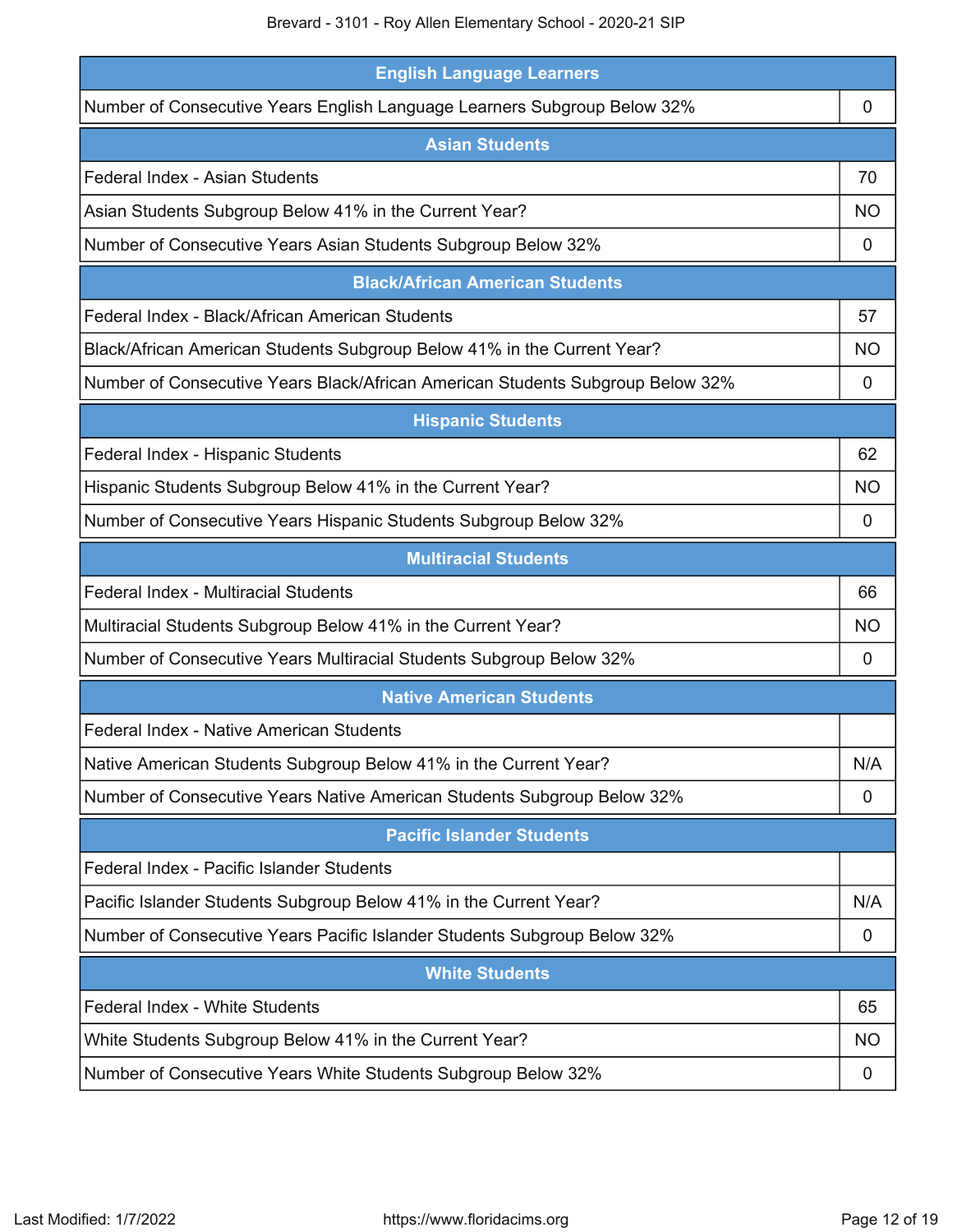| <b>Economically Disadvantaged Students</b>                                         |    |
|------------------------------------------------------------------------------------|----|
| Federal Index - Economically Disadvantaged Students                                | 62 |
| Economically Disadvantaged Students Subgroup Below 41% in the Current Year?        | ΝC |
| Number of Consecutive Years Economically Disadvantaged Students Subgroup Below 32% |    |

#### **Analysis**

#### **Data Reflection**

Answer the following reflection prompts after examining any/all relevant school data sources (see guide for examples for relevant data sources).

#### **Which data component showed the lowest performance? Explain the contributing factor(s) to last year's low performance and discuss any trends.**

When reviewing the Cohort Comparison, Fourth grade ELA performed 19% below the Cohort and 11% below the Same Grade Comparison. The greatest contributing factor is FSA Writing being included in the ELA score. Historically Roy Allen third grade students perform at or above the State and District average on the FSA ELA, however the same students do not maintain their previous level of performance once Writing was included. Writing in the primary grades has been a focus, and will continue to be closely monitored. Writing across all content areas must take place daily along with common authentic formative writing assessments to determine individual student, class and grade level progress toward meeting proficiency of all ELA standards. Although Roy Allen does not fall below the threshold on the Federal Index for any subgroup. Students with disabilities continues to be the lowest performance subgroup scoring 47% on the Federal Index. Ensuring that all students are included in the MTSS Process and Tier 2 and Tier 3 instruction.

#### **Which data component showed the greatest decline from the prior year? Explain the factor(s) that contributed to this decline.**

When comparing the school grading components using schoolwide data Roy Allen did not experience a decrease in any of the seven grading components. Upon closer review of grade level data, 4th grade ELA percent at proficiency decreased from 54% to 43% in 2019, as did 6th grade from 55% to 50%. There was also a slight decrease for students scoring level 3 or higher in Math for 3rd and 4th grade. Teaching to the full intent of the standard continues to be a focus at Roy Allen, and ensuring that student tasks are rigorous requiring students to demonstrate mastery of the standards.

#### **Which data component had the greatest gap when compared to the state average? Explain the factor(s) that contributed to this gap and any trends.**

When comparing Roy Allen to the State Average, fourth grade students under-performed the State and District in the area of Math by 5%. Roy Allen fourth grade math performance declined from 62%in 2018 to 59% in 2019. Upon closer review of grade level data, 4th grade ELA percent at proficiency decreased from 54% to 43% in 2019, as did 6th grade from 55% to 50%.Writing in the primary grades has been a focus, and will continue to be closely monitored. Writing across all content areas must take place daily along with common authentic formative writing assessments to determine individual student, class and grade level progress toward meeting proficiency of all ELA standards. By building capacity for teachers to teach to the full extent of the standard, and ensuring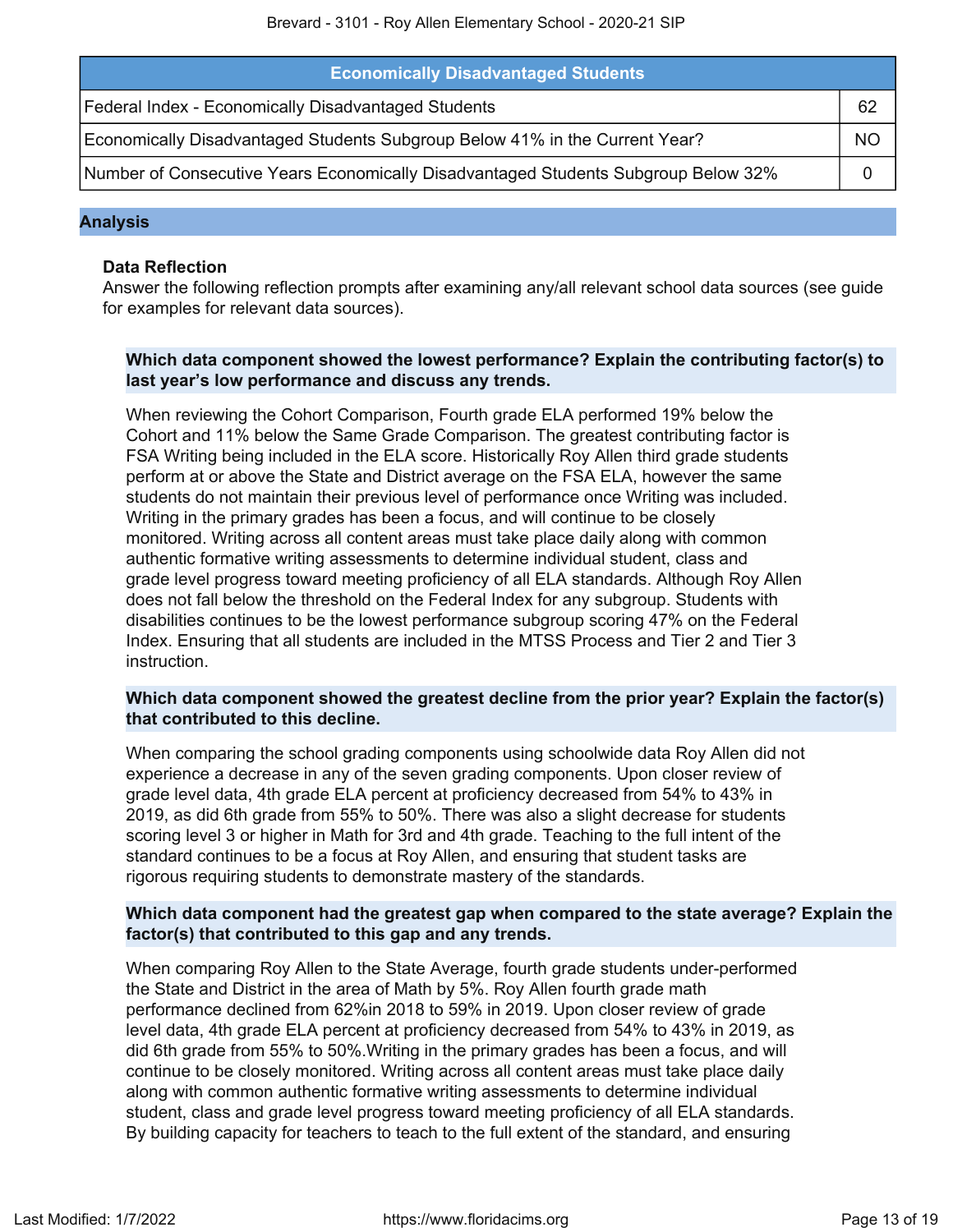that student tasks are rigorous and require them to demonstrate mastery of the standards, student engagement and student performance will increase.

#### **Which data component showed the most improvement? What new actions did your school take in this area?**

Science continues to be an area of focus and improvement during the 2018-19 school year, evidenced by the percent of students scoring level 3 or higher, increasing from 46% in 2017, to 57% in 2018 improving to 63% in 2019. Analysis by subgroups also shows a substantial increase with learning gains for all subgroups in ELA and Math. As an example, Math learning gains for the FRL subgroup improved 41% to 66%, and the Hispanic Subgroup increased from 43% to 64%. Even greater growth was seen with the same subgroups with regards to the lowest 25%. During the 2019 school year i-Ready was implemented along with providing a Math Coach utilizing Title I funds. Teachers were able to provide timely and specific feedback and adjust instruction to ensure mastery of standards. . Based on the RtI process providing immediate and targeted interventions, differentiation and increased student engagement, students demonstrate increased success in school based on FSA results.

#### **Reflecting on the EWS data from Part I (D), identify one or two potential areas of concern?**

Although Roy Allen does not fall below the threshold on the Federal Index for any subgroup. Students with disabilities continues to be the lowest performance subgroup scoring 47% on the Federal Index. Ensuring that all students are included in the MTSS Process and Tier 2 and Tier 3 instruction is monitored at monthly Kid Talk Meetings will allow for timely and specific intervention which will decrease the number of students scoring Level 1 on FSA.

By implementing Sanford Harmony SEL program, schools culture will improve which in turn will decrease discipline conc

#### **Rank your highest priorities (maximum of 5) for schoolwide improvement in the upcoming school year.**

1. Teacher clarity and emphasis on grade level standards.

2. All students will engage with current grade level materials, tasks, and assignments that meet the rigor of the standards throughout the ELA and Math blocks thus closing the achievement gap of the lowest 25%, ESE and African American subgroups

3. Utilize scaffolding strategies to support ALL students access to grade level work thus increasing fourth grade student performance by 5%.

4. Provide a positive learning environment with the implementation of Sanford Harmony SEL Curriculum

## **Part III: Planning for Improvement**

#### <span id="page-13-0"></span>**Areas of Focus:**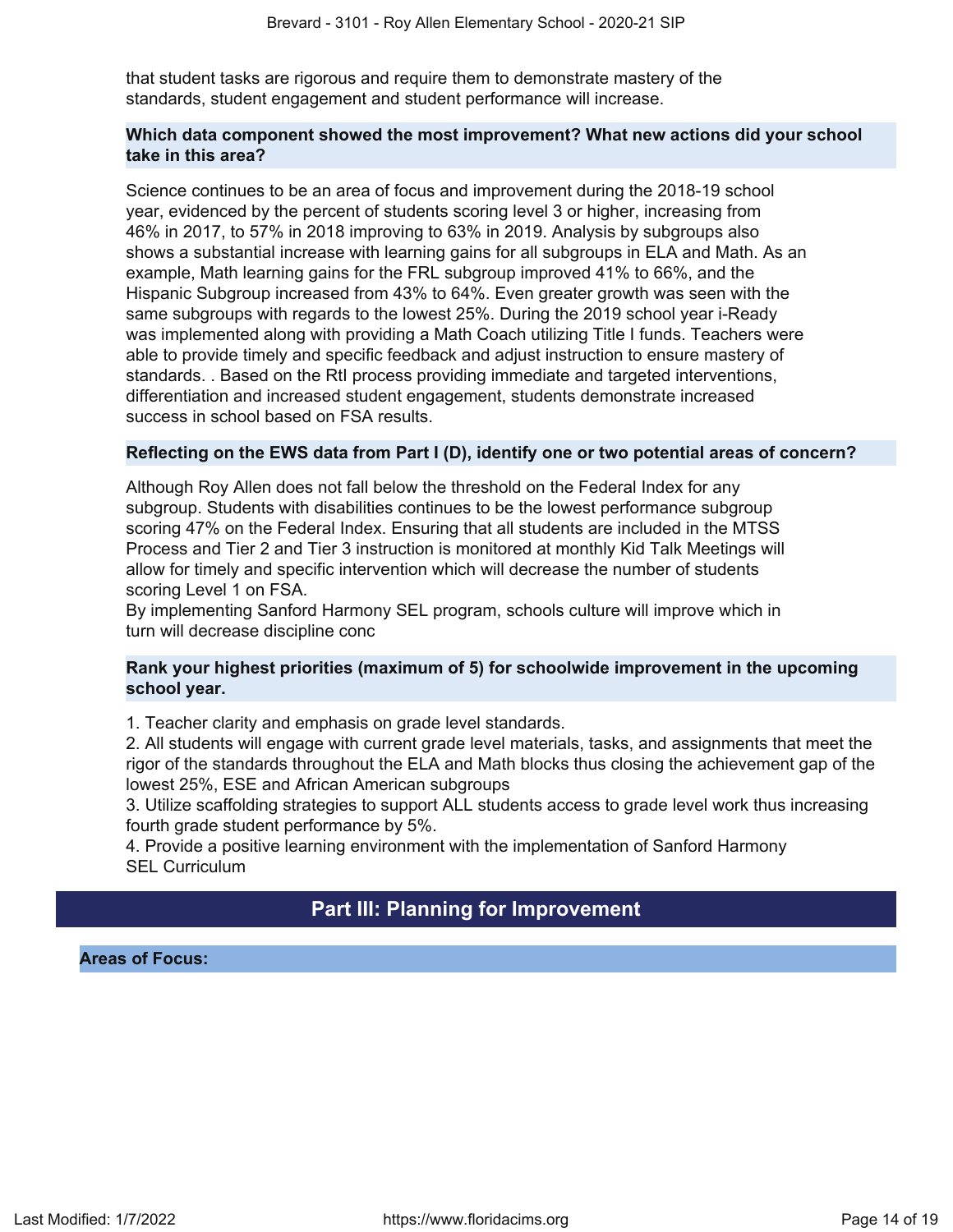#### **#1. Other specifically relating to Students with Disabilities**

| <b>Area of Focus Description and</b><br><b>Rationale:</b> | Learning Gains for the Lowest 25% in ELA and Math<br>Rationale<br>ELA and Math Learning Gains for the Lowest 25%<br>Rationale: Our math learning gains for the lowest 25% increased<br>by 30% last<br>year, however still remains 12% below our over all Math Learn<br>gains of 70%<br>with an even greater gap for SWD students at only 38% learning<br>gains.<br>Our ELA learning gains for the lowest 25% increased by 17%<br>last year,<br>resulting in 62% learning gains in ELA for both lowest 25% and<br>our over ELA<br>Learn gains. However there is an achievement gap for SWD in<br>regards to<br>learning gains for the lowest 25% at only 43% learning gains,<br>which is a 6%<br>increase from the previous year. |
|-----------------------------------------------------------|----------------------------------------------------------------------------------------------------------------------------------------------------------------------------------------------------------------------------------------------------------------------------------------------------------------------------------------------------------------------------------------------------------------------------------------------------------------------------------------------------------------------------------------------------------------------------------------------------------------------------------------------------------------------------------------------------------------------------------|
| <b>Measureable Outcome:</b>                               | During the 20-21 school year, the math learning gains for our<br>lowest 25%<br>will increase from 58% to 62% and SWD will increase from 38%<br>to 42%. ELA<br>learning gains for SWD will increase from 43% to 50%.                                                                                                                                                                                                                                                                                                                                                                                                                                                                                                              |
| Person responsible for monitoring<br>outcome:             | Lori Migliore (migliore.lori@brevardschools.org)                                                                                                                                                                                                                                                                                                                                                                                                                                                                                                                                                                                                                                                                                 |
| <b>Evidence-based Strategy:</b>                           | Schoolwide RtI following the MTSS process will occur daily in all<br>grade levels<br>and will be monitored monthly at Kid Talk/ Data Talk Meetings to<br>ensure<br>timely and specific interventions for all students                                                                                                                                                                                                                                                                                                                                                                                                                                                                                                            |
| <b>Rationale for Evidence-based</b><br><b>Strategy:</b>   | The root cause of achievement gap for our lowest 25% has to<br>do with<br>teacher knowledge of how to support all students including our<br>SWD.<br>Coaching in the use of research based intervention programs<br>and on going<br>progress monitoring will benefit all students including L25%.                                                                                                                                                                                                                                                                                                                                                                                                                                 |
| <b>Action Steps to Implement</b>                          |                                                                                                                                                                                                                                                                                                                                                                                                                                                                                                                                                                                                                                                                                                                                  |

1. MTSS Leadership Team will attend District Training and provide site based professional development for all teachers, a common vision and collective efficacy for the MTSS process at Roy Allen. 2. Scheduled Monthly Kid Talk Meetings will ensure that all intervention group data is reviewed to determine areas of concern in order to provide timely and specific feedback for all students data, District Assessments, student grades and additional data as defined by the District's Decision Trees.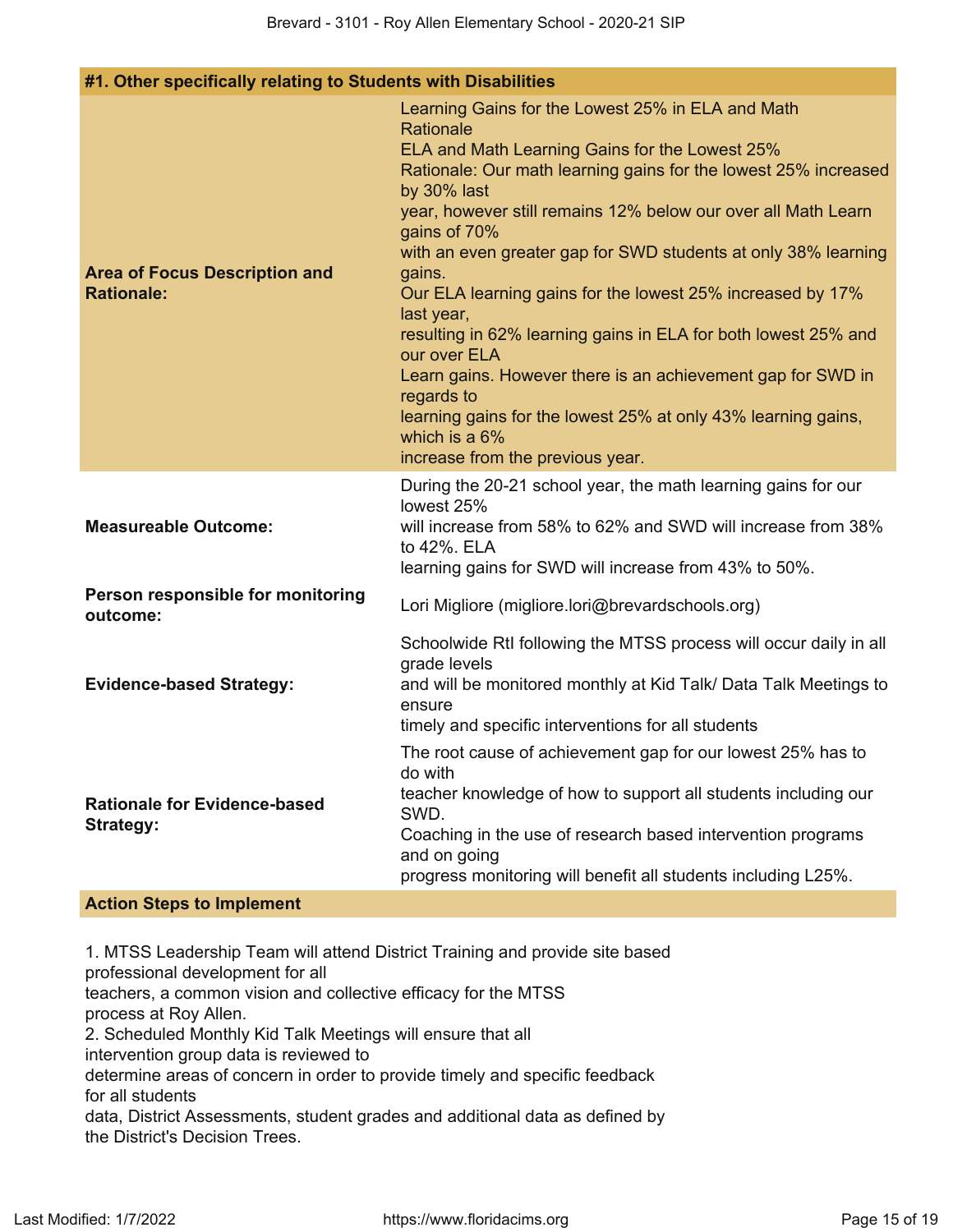3. i-Ready online Reading instructional program will be implemented for all students kindergarten through sixth

Brevard - 3101 - Roy Allen Elementary School - 2019-20 SIP

Last Modified: 9/21/2020 https://www.floridacims.org Page 18 of 21

grade 45 minutes per week providing targeted instruction

i-Ready reports will be reviewed to determine individual student needs and instructional groupings

**Person Responsible** Kathy Jefferson (jefferson.kathy@brevardschools.org)

1. Provide Professional Development in the area of academic writing and

scoring using FSA/QLA rubrics. Display student work samples.

2. Grade levels will create a student portfolio consisting of monthly student

writing samples (to a prompt) based on a topic of classroom instruction.

Review student writing samples to check for rubric consistency.

3. To address writing instruction for ELL students, teachers will use the "CanDo" chart in combination with the

Performance Definition in writing to plan instruction that will move students from one level of WIDA to the next.

4. Teachers will provide scaffolding strategies to support all students

5. Maintain weekly common planning to discuss short and long term instructional focus and target skills.

Utilizing district provided Enhanced Standards Focus Documents, teachers will be able to focus on the 3 shifts

necessary to ensure teaching to the full intent of the standard to create long term plans.

6. Schoolwide implementation of Sanford Harmony SEL curriculum.

..

**Person Responsible Lori Migliore (migliore.lori@brevardschools.org)**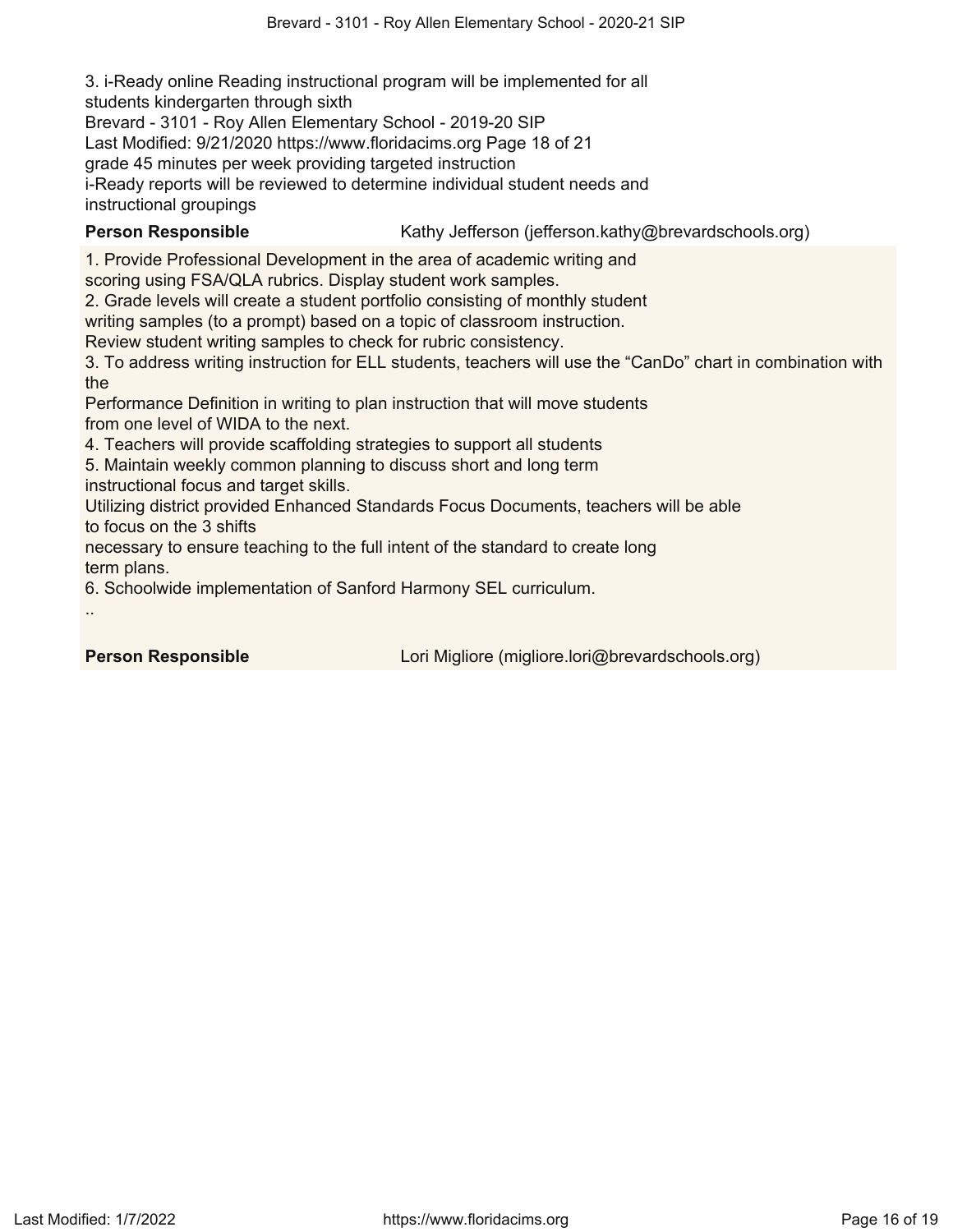| #2. Instructional Practice specifically relating to Standards-aligned Instruction |                                                                                                                                                                                                                                                                                                                                                                                                                                                                                                                                                                                                                                                                                                                                                                                                                                                                                                                                                                                                                                                                                                                                                                  |  |  |  |
|-----------------------------------------------------------------------------------|------------------------------------------------------------------------------------------------------------------------------------------------------------------------------------------------------------------------------------------------------------------------------------------------------------------------------------------------------------------------------------------------------------------------------------------------------------------------------------------------------------------------------------------------------------------------------------------------------------------------------------------------------------------------------------------------------------------------------------------------------------------------------------------------------------------------------------------------------------------------------------------------------------------------------------------------------------------------------------------------------------------------------------------------------------------------------------------------------------------------------------------------------------------|--|--|--|
| <b>Area of Focus</b><br><b>Description and</b><br><b>Rationale:</b>               | Standards based instruction and increased student engagement<br>Rationale<br>The data supports that setting high expectations for all students, having<br>common vision of what standards based instruction looks like and providing<br>an environment that encourages collaboration among faculty improves<br>student achievement. By building capacity for teachers to teach to the full<br>extent of the standard, and ensuring that student tasks are rigorous and<br>require them to demonstrate mastery of the standards, student engagement<br>and student performance will increase.                                                                                                                                                                                                                                                                                                                                                                                                                                                                                                                                                                     |  |  |  |
| <b>Measureable</b><br><b>Outcome:</b>                                             | The goal of Roy Allen Elementary is to increase the percent of students<br>scoring at proficiency as evidenced by improved performance on FSA. As of<br>Spring 2019, Reading (59%) and Math (68%) of students performed at or<br>above satisfactory (Level 3 or higher) on the FSA. The goal is for 62% of<br>students to perform at or above proficiency in reading and 70% at or above<br>proficiency in math. In the area of science, the expectation is for students at<br>proficiency to increase from 63% in 2019 to 65% in 2020. This percentage is based<br>upon the number of students consistently performing at a high level 2, often within<br>one point of earning a level 3 in science.<br>Based upon the RTi process providing immediate and targeted interventions,<br>differentiation and<br>increased student engagement, students will demonstrate increased success<br>in school as evidenced by improved classroom performance, student work<br>samples, i-Ready diagnostics results from fall, winter and spring with 100% of<br>student reaching their annual growth goal.                                                                |  |  |  |
| <b>Person</b><br>responsible for<br>monitoring<br>outcome:                        | Lori Migliore (migliore.lori@brevardschools.org)                                                                                                                                                                                                                                                                                                                                                                                                                                                                                                                                                                                                                                                                                                                                                                                                                                                                                                                                                                                                                                                                                                                 |  |  |  |
| <b>Evidence-based</b><br><b>Strategy:</b>                                         | Through I-Ready and researched based strategies with an emphasis on the RtI<br>process along with effective feedback after observations,<br>providing specific action steps for improvements will document and ensure<br>standards-aligned instruction is occurring in all levels of instruction.                                                                                                                                                                                                                                                                                                                                                                                                                                                                                                                                                                                                                                                                                                                                                                                                                                                                |  |  |  |
| <b>Rationale for</b><br><b>Evidence-based</b><br><b>Strategy:</b>                 | Roy Allen continues to focus on standards based instruction ensuring that<br>teachers teach to the full intent of the standard. According to Paul BambrickSantoyo,<br>Leverage Leadership, "Effective observation and feedback isn't<br>about evaluation, it's about coaching." Feedback must be simple and focus<br>on only one or two areas at a time, while providing specific action steps for<br>improvements. Administrative walk-throughs will document and ensure<br>standards-aligned instruction is occurring in all levels of instruction.<br>Classroom observations from administration, instructional coaches, and<br>peers, will be followed with specific honest feedback to improve instructional<br>practices. The primary goal of standards based instruction is for students to<br>develop a deeper understanding of "big ideas" and transfer learning to new<br>situations. A collaborative planning approach will be utilized to make data<br>driven decisions, ensuring that the needs of all students are being addressed.<br>Collaborative teams will identified underperforming students to provide<br>unified and accelerated support. |  |  |  |

## **Action Steps to Implement**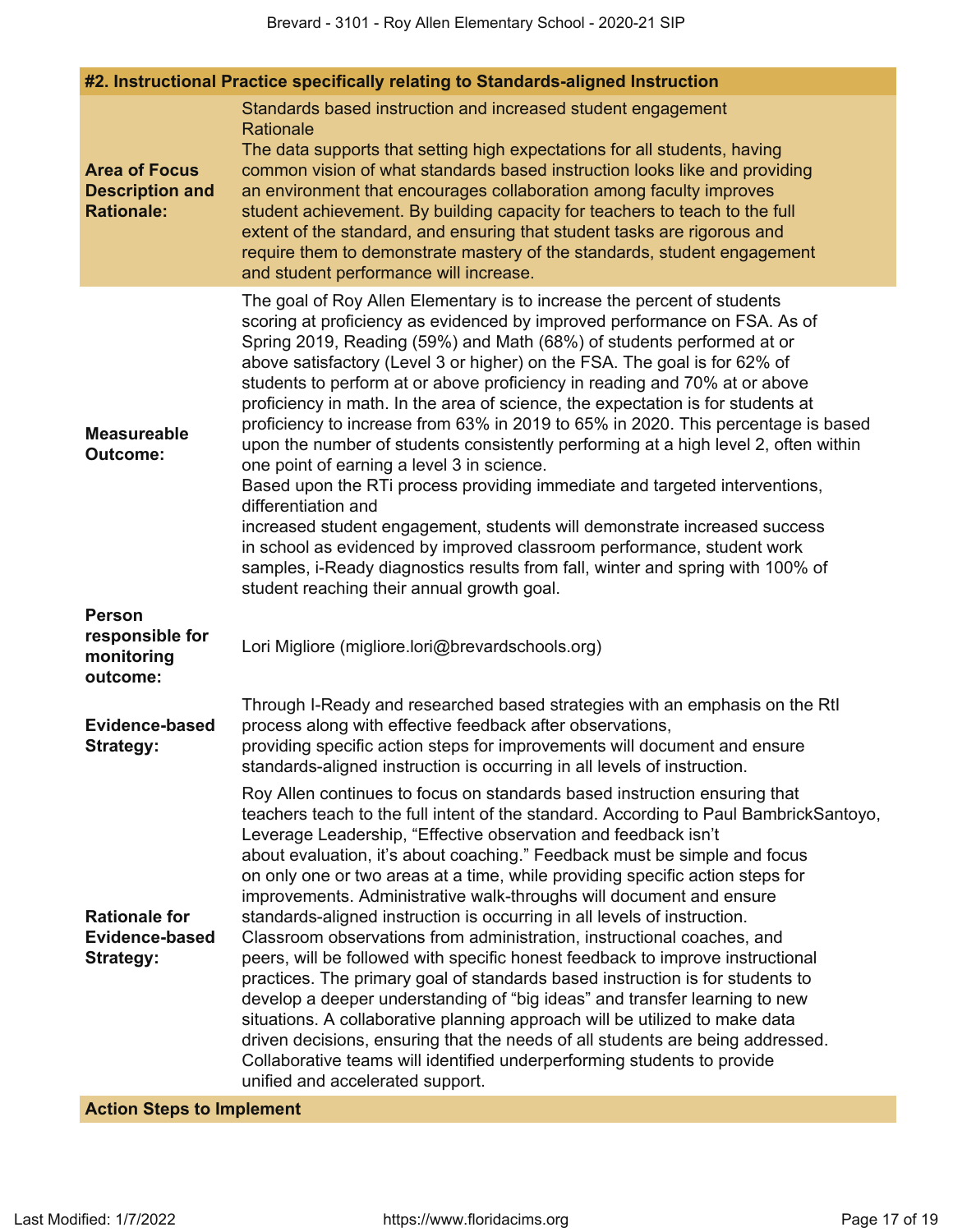Teachers were provided with the Instructional Agreements for the 2020-2021 school year that included Pedagogical Expectations. Within this expectation and emphasis is placed on teacher clarity of knowing the standards and being able to clarify the standards to their students so they know what they are learning and how it impacts their daily interactions with the world. Additionally, the teachers received training on the Enhanced Standards Documents which not only embeds the standards from the second semester of the 2019-2020 school year and grade level, to their current grade level. Together with scaffolding, students will be engaged in standards based instruction.

**Person Responsible** Lori Migliore (migliore.lori@brevardschools.org)

#### **Additional Schoolwide Improvement Priorities**

After choosing your Area(s) of Focus, explain how you will address the remaining schoolwide improvement priorities.

**2019 data indicated students in the lowest 25% made Learning gains in ELA and in math and showed the most growth school-wide by increasing from 45% in 2018-19 to 62% in 2019-20. This positive trend would have continued in 2019-20 had we had FSA testing due to the fidelity to contributing factors including month data chats with our Lowest 25% for both ELA and Math, where problem solving strategies were discussed and nest-steps were planned. Additionally, goal students performing in the lowest 25% according to I-Ready data were paired with guidance, literacy coach and admin and engaged in goal setting conferencing, often times including parents and guardians. This practice will continue during the 2020-21 school year. Rationale**

**The data supports that setting high expectations for all students, having common vision of what standards based instruction, focused standards and utilization of the the Standards Focused Documents looks like and providing**

**an environment that encourages collaboration among faculty improves**

**student achievement. By building capacity for teachers to teach to the full**

**extent of the standard, with scaffolding strategies in place and ensuring that student tasks are rigorous and**

**require them to demonstrate mastery of the standards, student engagement and student performance will increase.**

## **Part IV: Positive Culture & Environment**

<span id="page-17-0"></span>A positive school culture and environment reflects: a supportive and fulfilling environment, learning conditions that meet the needs of all students, people who are sure of their roles and relationships in student learning, and a culture that values trust, respect and high expectations. Consulting with various stakeholder groups to employ school improvement strategies that impact the positive school culture and environment are critical. Stakeholder groups more proximal to the school include teachers, students, and families of students, volunteers, and school board members. Broad stakeholder groups include early childhood providers, community colleges and universities, social services, and business partners.

Stakeholders play a key role in school performance and addressing equity. Consulting various stakeholder groups is critical in formulating a statement of vision, mission, values, goals, and employing school improvement strategies.

Describe how the school addresses building a positive school culture and environment ensuring all stakeholders are involved.